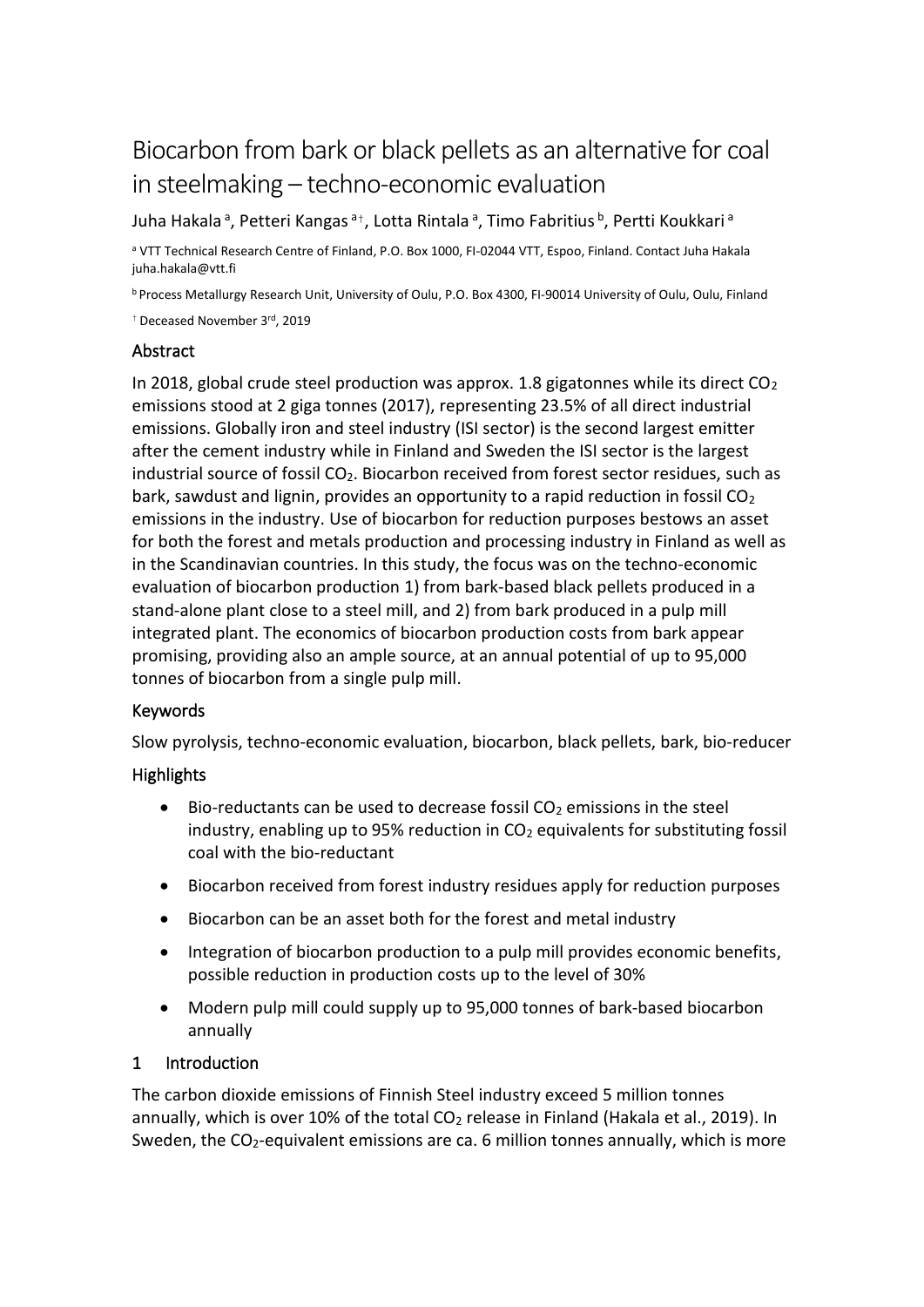than one third of industry emissions in the country (Olofsson, 2019). Globally the  $CO<sub>2</sub>$ emission are ca. 23% of direct industrial emissions (Fernandez-Pales and Levi, 2019).

With the large volumes of both energy and reductants required and with the various options for carbon utilization in present day steel manufacturing (such as sintering, coke breeze, coal blending, injection and product recarburizing) it seems inevitable that in sustainable steel manufacturing bio-based carbon sources will offer a viable solution for mitigating the climate burden of the industry.

Most CO<sup>2</sup> emissions in steel production occur during the reduction of iron ore to hot metal through the use of coal and coke. Carbon is needed both as an energy source but, more importantly, as a reducing agent. Renewable carbon containing material from the forest sector is seen as an asset for reducing fossil emissions from the steel industry (Wiklund, 2016; Suopajärvi, 2014; Olofsson, 2019). These bio-based carbon sources can be used as bio-reducing agents in the short term that provide a rapid reduction in fossil  $CO<sub>2</sub>$  emissions. In the long term, new process concepts based on the use of renewables for energy and reduction (such as hydrogen reduction and/or the use of electricity in plasma technology) can be implemented (Suopajärvi et al., 2018; Ng et al., 2018; HYBRIT, 2019). The direct reduction of iron (DRI) ore with hydrogen on a large scale is under development (HYBRIT, 2019), and is aiming to replace coking coal – traditionally required for ore-based steelmaking – with hydrogen. This method emits water vapour instead of generating direct  $CO<sub>2</sub>$  emissions. The goal is to have an industrial process in place by 2035 (Sherrard, 2019). There are also ambitious plans to convert blast furnaces in Sweden and Finland by 2045 (Bioenergy International, 2018). In addition, technologies relating to carbon capture and storage (CCS) are seen as potential solutions (Arasto, 2015) for reducing emissions from the steel industry, although the adaptation of these technologies will take quite some time. Furthermore, as carbon injection will be needed for both smelting and recarburizing, these long-term changes in operational practices, whether in terms of DRI, hydrogen reduction, plasma or CCS, are not likely to displace the use of considerable volumes of carbon as one salient component of steelmaking.

In Finland and Sweden, the key source for bio-based carbon is woody feedstock. If ISI sector will enter as a new user of this raw material it would affect the regional market and prices e.g. in the northern parts of both countries (Olofsson 2019). While the global market for Kraft pulp has also evolved favourably during the last decade, the demand of woody feedstock has respectively increased. However, the subsequent growing interest in wood harvesting has raised concerns on reduction of the forestbased carbon sink. Accordingly, the current side streams of the forest industry, such as bark, forest residues and sawdust, have been identified as a potential source of biocarbon. In Finland, roughly 50% of these side streams are needed for the internal energy production of the mills, and the other half could be utilized as products to support low carbon economy. Modern Kraft pulp mills use the side streams for producing excess heat and electricity, which are not utilized by the mills themselves.

The competition for the utilization of these bio-based residues is emerging, enhanced by the rising costs of emission trading in the form of the European Emission Allowances (EUA), which reached the price level of  $\epsilon$  30/tonne of CO<sub>2</sub> equivalents in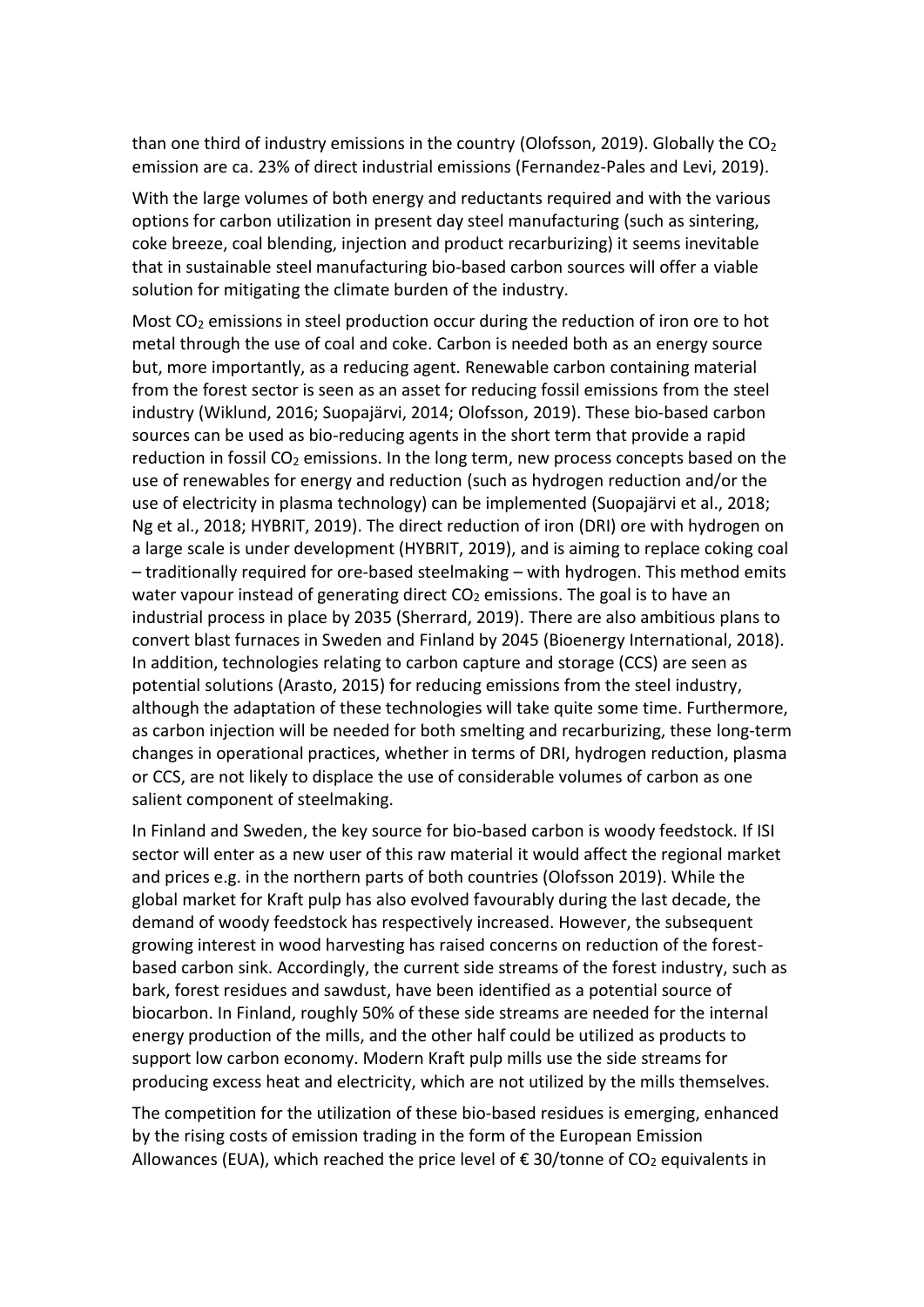September 2020 (ICE, 2020). Potential new uses for residues include biofuels, biochemicals and materials. One of the attractive new options is biocarbon to be used in the metallurgical industry instead of fossil carbon or coke. As raw biomass *per se* is unsuitable for applications in reductive metallurgy, thermochemical conversion into biocarbon is required.

Ng et al. (2018) recently developed a techno-economic model to evaluate the so-called value in use (VIU) of the converted solid biocarbon in blast furnace ironmaking. This model calculates the hot metal production costs, including the cost of iron ore pellets, fluxing agents, coke, oxygen, blast delivery, pulverized coal for injection (PCI coal) and CO<sup>2</sup> emissions. The oxygen to carbon mass ratio (O/C) of the solid biocarbon, determined by the conversion technology applied, significantly influences the VIU value of solid biocarbon. According to Ng et al., production costs decrease as the O/C mass ratio of biocarbon decreases.

Suopajärvi et al. (2017) provided an overview of the biomass-based reducing agent production costs for torrefied biomass, charcoal (or biocarbon), bio-synthetic natural gas (bio-SNG), bio-oil and bio-hydrogen in Europe, Australia and North America, capacities ranging from 50 to 5,000 dry tonnes per day. Most of the studies selected wood-based feedstock. The production costs, when compared on an energy basis, were lowest for torrefied biomass. Still, slow pyrolysis is the most promising technology for upgrading biomass into a solid metallurgical reducing agent (Suopajärvi et al., 2018). Slow pyrolysis produces biocarbon with high enough carbon to oxygen ratio and heating value, the properties thus being close to fossil coal. This enables the higher substitution of fossil coal with biocarbon in the reduction applications without major modification requirements for the existing processes. Torrefied biomass, for example, has lower carbon to oxygen ratio, remaining to the level comparable to biomass, as well as the heating value is relatively low, which may hinder it's use as substitute for injection coals and/or reducing agents.

The biomass volume is reduced during pyrolysis and biocarbon pellets are obtained for efficient storage and transportation, instead of storing and transporting large volumes of the moist biomaterial for example. The produced pellets are energy-intensive, dense and stabile. However, if the biocarbon pellets are intended to be used as a substitute for coke, biocarbon is still generally characterized by its lower density, mechanical strength and high reactivity. To overcome this, Riva et al. (2019) suggest biocarbon production methodology that consists of pyrolysis at 600 °C, densification (using pyrolysis oil as a binder) and reheating of the obtained pellet.

In an integrated steel plant, biomass products can be used in (i) coke-making for production of bio-coke; (ii) sintering process for production of bio-sinter, (iii) pelletizing/briquetting for production of bio-composites and/or bio-briquettes, (iv) partial replacement of pulverized coal injected into a blast furnace and (v) biorecarburization of steel in a ladle furnace. Of these, the replacement of coal injection has generally been accepted as the most technically straightforward and economically viable option (e.g. Ng et al., 2018; Suopajärvi et al., 2018; Mousa et al., 2016). Pulverized coal (or biocarbon) injected to the blast furnace is not only fuel but (together with coke) an important reducing agent for the reduction of the iron ore.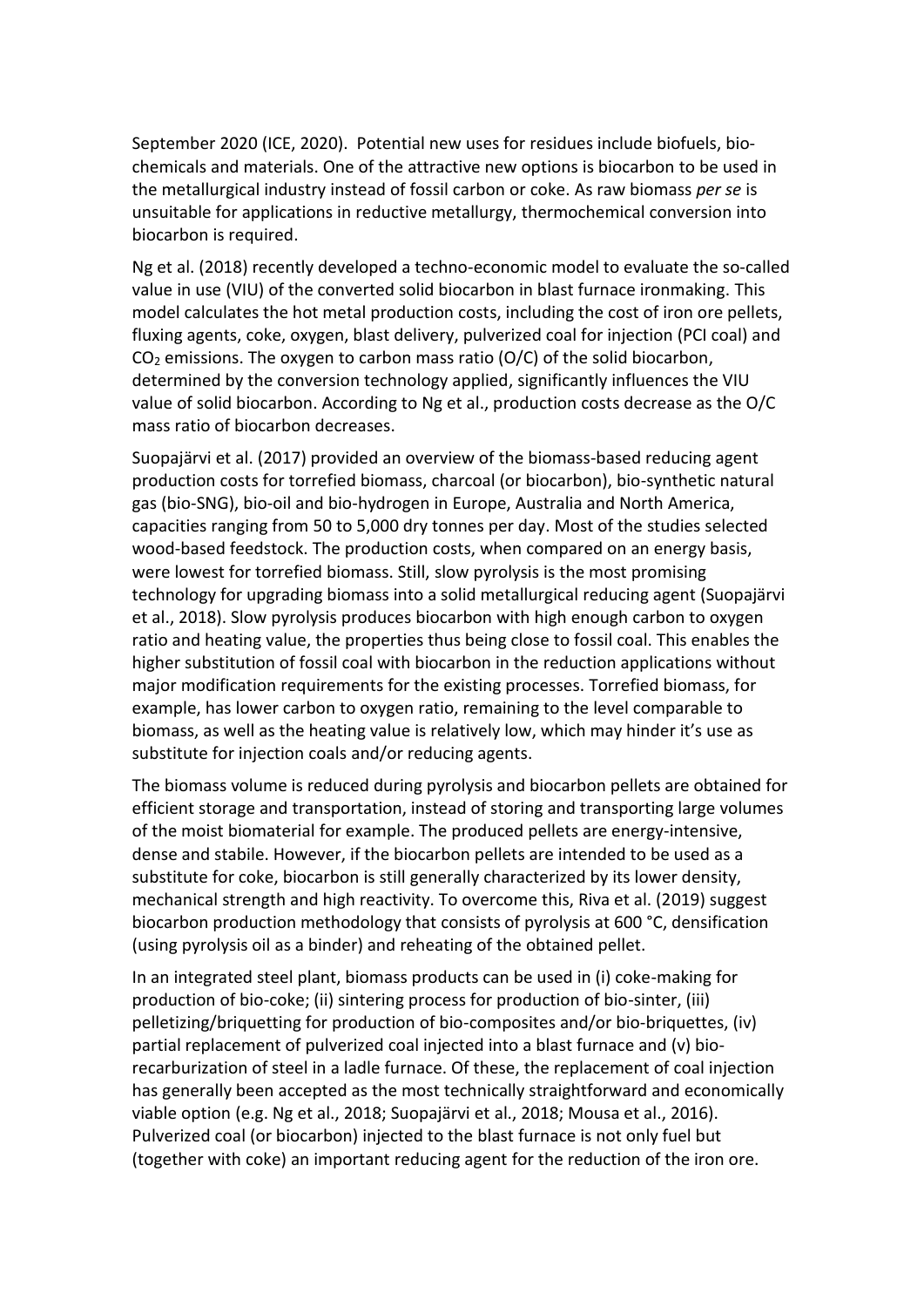Biocarbon could also replace the fossil coal injection in electric arc furnaces, as well as could be applied as carbon reductant in non-ferrous industry.

SSAB Brahestad Steelworks in Finland has carried out the successful 9 days full-scale tests to replace approximately 10 wt% of fossil PCI coal needed for the blast furnace process by biocarbon. Thus, according to SSAB, these tests show that at least 10 wt% of the PCI coal could currently be replaced by biocarbon. SSAB has also carried out their own laboratory tests showing that up to 20 wt% replacement ratio is possible with the current technical solutions. Thus, biocarbon utilization in PCI appears to be a potential way to reduce emissions from steel production. Biocarbon blend of 10 wt% would mean an annual reduction of 100,000 tonnes of the emitted fossil-based carbon dioxide. Currently, it is a challenge to find a biocarbon producer with a high enough production capacity (Bioenergy International, 2019; Ahonen, 2019).

Hakala et al. (2019) evaluated the effect on global warming potential when substituting PCI coal with the biocarbon. Even up to 95% reduction in  $CO<sub>2</sub>$  equivalents is possible for the substituted portion of PCI coal. In this scenario, it is assumed that green electricity covers the decreased electricity generation in the pulp mill integrate, where the production of bark based biocarbon would also take place. If the lower electricity generation is compensated with the average Finnish grid electricity instead, the reduction potential is somewhat lower (86% in  $CO<sub>2</sub>$  equivalents). The effect of the biocarbon production on electricity generation is further described in the *Chapte[r 2.4.](#page-6-0)*

The aim of this study was to evaluate the technical and economic feasibility of converting residual bark from a Kraft pulp mill into biocarbon to be used as a substitute for fossil PCI coal in steel production. Two technological options were assessed: i) production of biocarbon from bark-based black pellets in a stand-alone plant and ii) biocarbon produced directly from bark in an integrated Kraft pulp mill.

# 2 Methods and materials

# <span id="page-3-0"></span>*2.1 Methodology*

A concept level techno-economic assessment was conducted for evaluating the feasibility of biocarbon production by pyrolysis. The raw material analysed and tested in this study was black pellets made of bark.

Mass and energy balances were calculated using process simulation software, Balas (VTT, 2013) for evaluating the slow pyrolysis process and Wingems (Valmet, 2016) for conducting process integration studies for a Kraft pulp mill. Production costs were evaluated during the economic assessment. Key process parameters were obtained from the literature.

The analysis of the integration of biocarbon production with a Kraft pulp mill is based on the reference softwood Kraft pulp mill model*.* The model comprises a single-line market pulp mill with wood handling, continuous cooking, two-stage oxygen delignification, ECF bleaching (D0-EOP-D1-P), pulp drying, seven-stage evaporation with tall-oil recovery, recovery boiler, re-causticizing and condensing turbine. This reference mill, based on the Future Pulp Mill (FUPU) concept, has been described in detail by Kangas et al., (2014). The FUPU model was developed using the WinGEMS 5.3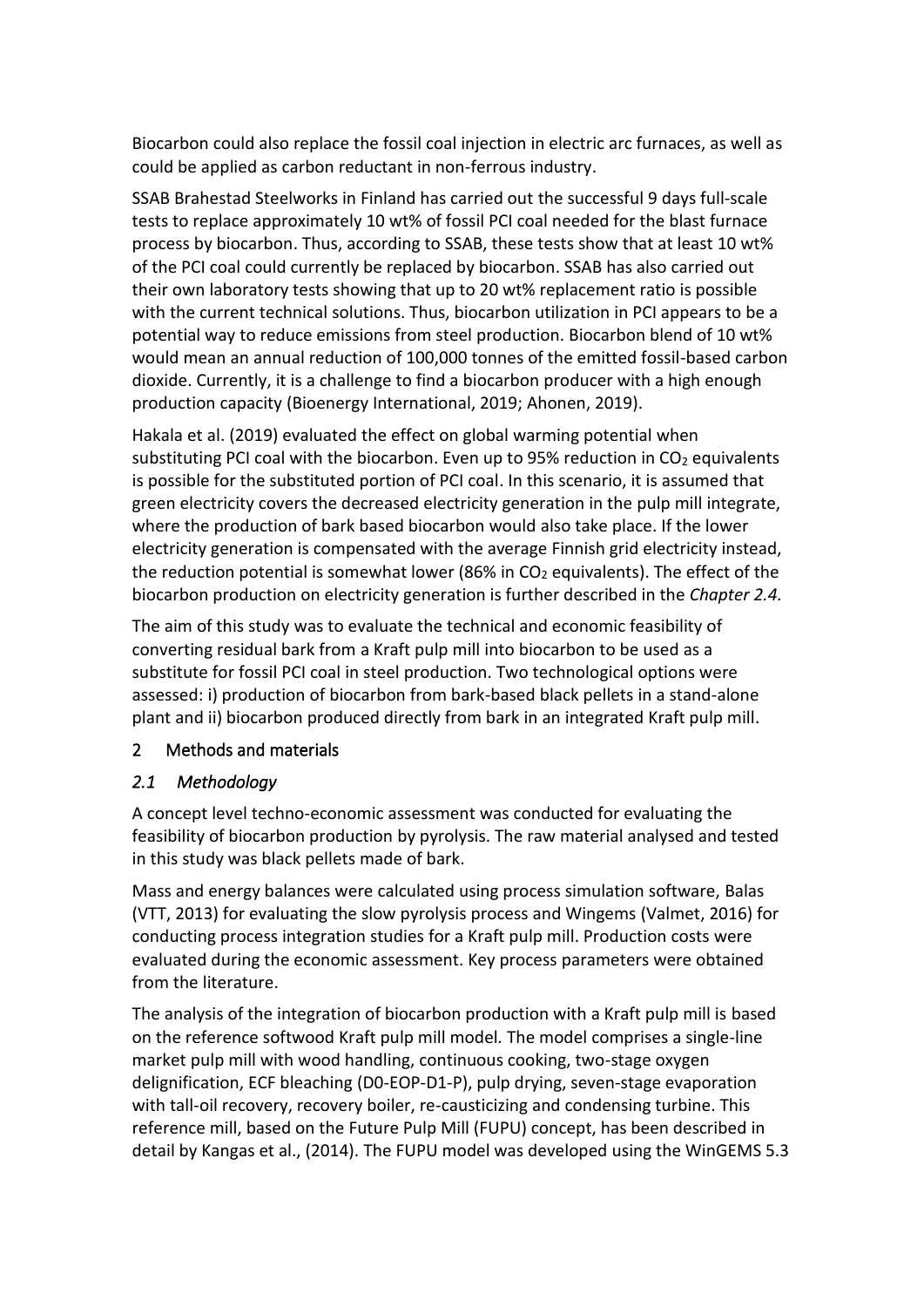modelling tool (Valmet, 2016). Additional analyses, such as economics, were performed using Excel spreadsheets and HSC Chemistry 9 (Outotec, 2017) and e!Sankey (ifu Hamburg, 2015) was used to illustrate the relevant mass flows.

A sensitivity analysis was conducted based on stochastic simulation, using Monte Carlo Method. Simulation runs of 30,000 were conducted, in order to illustrate the effects of input parameter distribution on production costs. The analysis tool @Risk was used (Palisade Corp., 2015).

# *2.2 Raw materials*

Surplus bark is available at modern pulp mills due to the internal energy-efficiency of the mills. Bark can also be obtained from sawmills. Approximately 10% of all roundwood delivered to a mill is bark (Kangas et al., 2014). In the Northern countries in particular, debarking takes place at the mill, whereas forest debarking is more common for mills in the Southern hemisphere (Kuparinen and Vakkilainen 2017). Bark is typically used as boiler fuel at pulp mills. In modern pulp mills, surplus bark may be converted by gasification into syngas for combustion in a lime kiln. The elemental analyses and moisture contents of different bark fuels (and wood fuel in general) can be found in Alakangas et al. (2016). Moisture content varies between 40-70 wt% depending of the debarking type and handling (dry, wet compressed, or wet uncompressed). Typical lower heating values (LHV) on a dry basis used as a fuel are as follows: pine bark 20 MJ/kg, spruce bark 18.6 MJ/kg and birch bark 22.7 MJ/kg (Alakangas et al., 2016).

Pellet fuels can be defined as biofuels made from compressed organic matter or from different biomass, such as virgin wood, industrial wood-based side streams and waste, agricultural residues, and energy crops. Heat-treated wood pellets are referred to as black pellets due to their appearance following thermal treatment. The advantages of black pellets include the opportunity for outdoor storage, efficient transportation, good grindability, low dust formation and improved calorific value. Black pellets are generally converted from biomass by thermochemical routes, such as torrefaction or steam explosion (SE). Steam explosion was first introduced and patented as a biomass pre-treatment process in 1926 (Mason et al., 1926).

The Sundsvall pilot of Valmet Oyj provided samples of SE black pellets (referred later as black pellets). Raw material bark (40 wt% spruce bark and 60 wt% pine bark) was obtained from a pulp mill located in Central Sweden. The bark feed was treated with steam for 5 min at 190 °C in a pilot reactor (Valmet, 2019), after which it was steam exploded to atmospheric pressure, dried and pelletized (Toloue Farrokh et al., 2019).

Pyrolysis experiments and analyses by Toloue Farrokh et al. (2019) were performed for the black pellets samples. The LHV on a dry basis was analysed as 19.7 MJ/kg and the higher heating value (HHV) as 20.8 MJ/kg, respectively. The ash content (dry basis) was 4.6 wt% and the moisture content 10.4 wt%. Elemental composition of black pellets without ash is given in moles in the *[Table 1](#page-10-0)*.

Bark as such was evaluated as a raw material, too, since the conversion by pyrolysis can be done directly from bark, and thus the black pellets conversion process from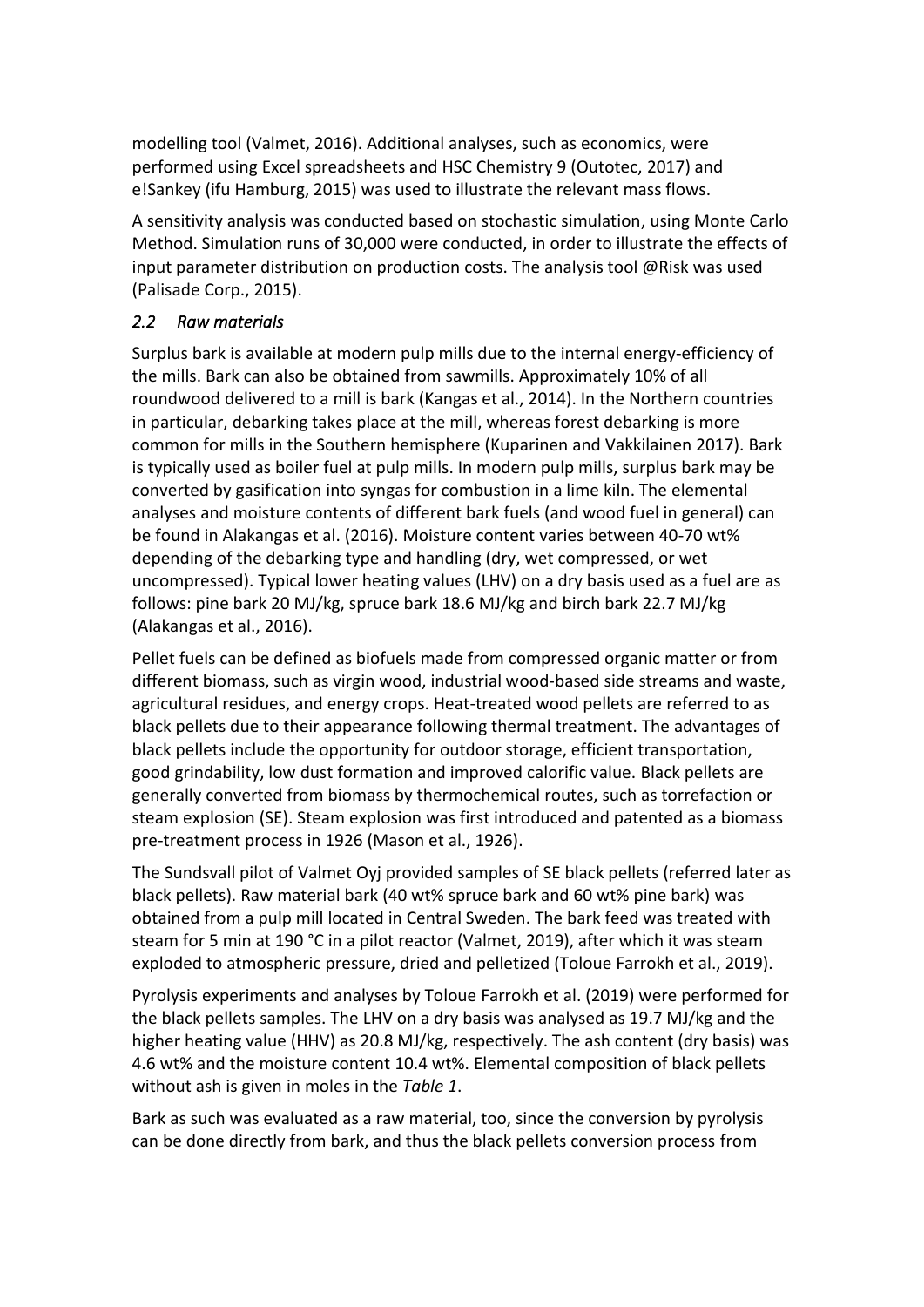bark would not be needed. In the case study, it was assumed that biocarbon samples from black pellets represent the thermal and chemical properties of biocarbon obtained directly from softwood bark. Thus, the dry composition without ash (elemental analysis) and the ash content of biocarbon made from softwood bark were assumed the same as those of biocarbon made from black pellets. A lower heating value as dry and elemental analysis of black pellets were also applied to bark. The dry content of bark was fixed at 40 wt%. These assumptions also generally agree with the literature data on softwood bark (Alakangas et al., 2016).

Black pellets made of bark and thus also softwood bark were found to be applicable as a sources of metallurgical grade biocarbon. The alkali and phosphorus content of biocarbon originating from bark is acceptable if less than 20% of blast furnace PCI coal is replaced by this biocarbon, while higher fractions of bio-based PCI coal will require further technological assessment (Hakala et al., 2019; Toloue Farrokh et al., 2019; Suopajärvi et al., 2018). Too much of phosphorus entering the blast furnace degrades the steel quality and alkali fumes disturb the smelting process. Toloue Farrokh et al. (2019) give the detailed physico-chemical and rheological characterization of the said biocarbon samples.

# *2.3 Processes*

There are two options for processing bark to biocarbon: i) Thermochemical conversion to black pellets and further slow pyrolysis of such pellets to biocarbon, or ii) slow pyrolysis of bark to biocarbon when the intermediate step of black pellets is omitted. Both options are potential scenarios depending also on whether the biocarbon processing is conducted integrated to a pulp mill or at a stand-alone plant located e.g. in the vicinity of a steel mill.

In slow pyrolysis the biomaterial is led through grinding and feeding to the pyrolysis unit at a moisture content of approx. 10 wt%, gradually heating to 300–600 °C with a residence time from 15 minutes to several hours and takes place in the absence of air (Suopajärvi et al., 2018). In order to achieve this, many different types of industrial charcoal pyrolysis units are available. The charcoal kiln has conventionally been the most common type. Currently, the most popular unit is based on a retort design. The different names given to charcoal kilns or retorts are based on slight variations in design, although the principles of operation are similar (Tutturen 2013). The commercial processes typically operate near atmospheric pressure and most units use wood as the feedstock. The main principles of charcoal production include internal heating, external heating and heating of recirculated gas (Antal et al. 2003). Different pyrolysis processes are reviewed in detail in Hakala et al. (2019).

In this work, heat and mass balance scenarios were developed for a typical slow pyrolysis process without specification of the particular reactor. Low-grade heat (hot water and low pressure steam) is used for drying the feedstock and hot pyrolysis gases are assumed to be partially burned in order to provide the necessary heat for maintaining the pyrolysis reactions. Depending of the scenario, the remaining hot pyrolysis gases are further burned to provide heat for drying, to provide steam for the steam turbines, or used as a fuel gas to replace other fuels, for example, in the lime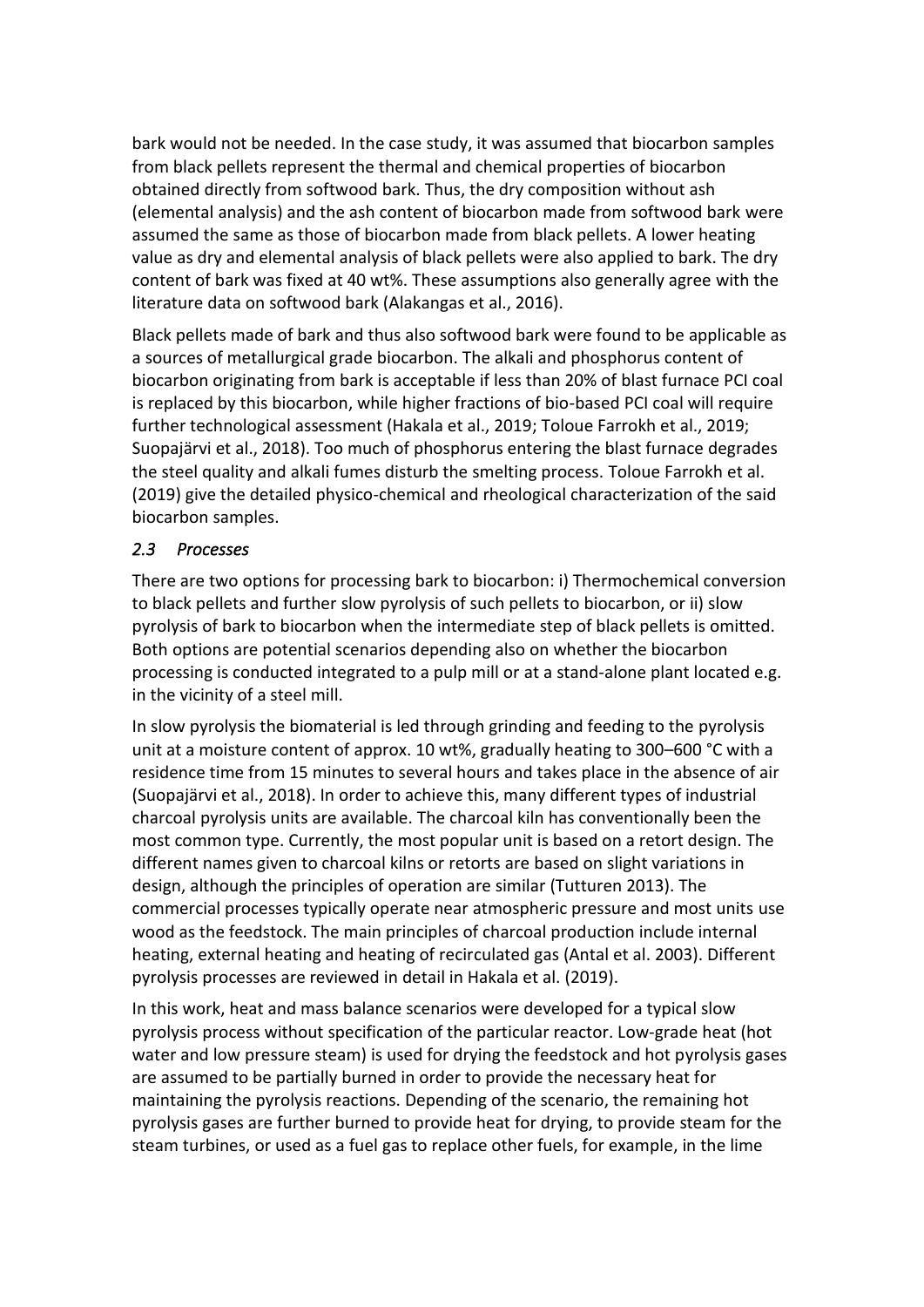kiln at pulp mills. Biocarbon is cooled and pelletized for transportation and handling. The suitability of the technology for necessary upscaling and for meeting the charcoal quality requirements for replacing PCI coal needs to be verified.

## <span id="page-6-0"></span>*2.4 Process integration*

Biocarbon can be produced at a pulp mill or a pulp and paper mill using the side stream biomass available on site. In pulp mills, low-temperature excess heat (hot water) and excess steam is often available for drying biomass prior to pyrolysis. Hot pyrolysis gases can be used to replace other fuel uses, such as in a lime kiln, thereby releasing the original biofuels for other uses, or reducing the use of fossil fuels. The biomass volume is reduced during pyrolysis and biocarbon pellets are obtained for efficient storage and transportation, instead of storing and transporting large volumes of raw materials such as bark.

Utilizing low-temperature excess steam from a pulp mill has certain negative effects, as this steam would have been utilized in the steam turbines of the pulp mill's power plant. One of the topics of this study was to estimate this effect, by combining the losses caused in electricity production with the production costs of biocarbon. Within this study, the reference softwood Kraft pulp mill model (see *Chapter [2.1](#page-3-0)*) has been used for estimating the integration effects of biocarbon production on Kraft pulp mill energy balances. The market pulp mill is illustrated in a block flow diagram in *[Figure 1](#page-7-0)*, giving the baseline for the pulp mill integrated bark scenario, visualizing also the pulp mill integrated bark scenario presented in the *Chapters [2.5](#page-7-1)* and *[3.2](#page-18-0)*. The total bark yield is 600,000 tonnes per year with a dry content of 40 wt%. Half of the bark is gasified and the lime kiln is fired with the resulting syngas. The remaining bark (50 wt%) is combusted in a multi-fuel boiler. A significant amount of excess heat is produced, and a condensing turbine is used to convert the heat into electricity. The net electricity output is around 1,000 GWh per year. Lime kiln heat requirement is estimated to be ca. 570 GWh/a, based on the value of 1.7 GJ/tonne of pulp produced, derived from the softwood Kraft pulp mill model. Syngas may not be enough to cover all the heat, thus also applicable bio-oil is to be used as a fuel for the lime kiln, too.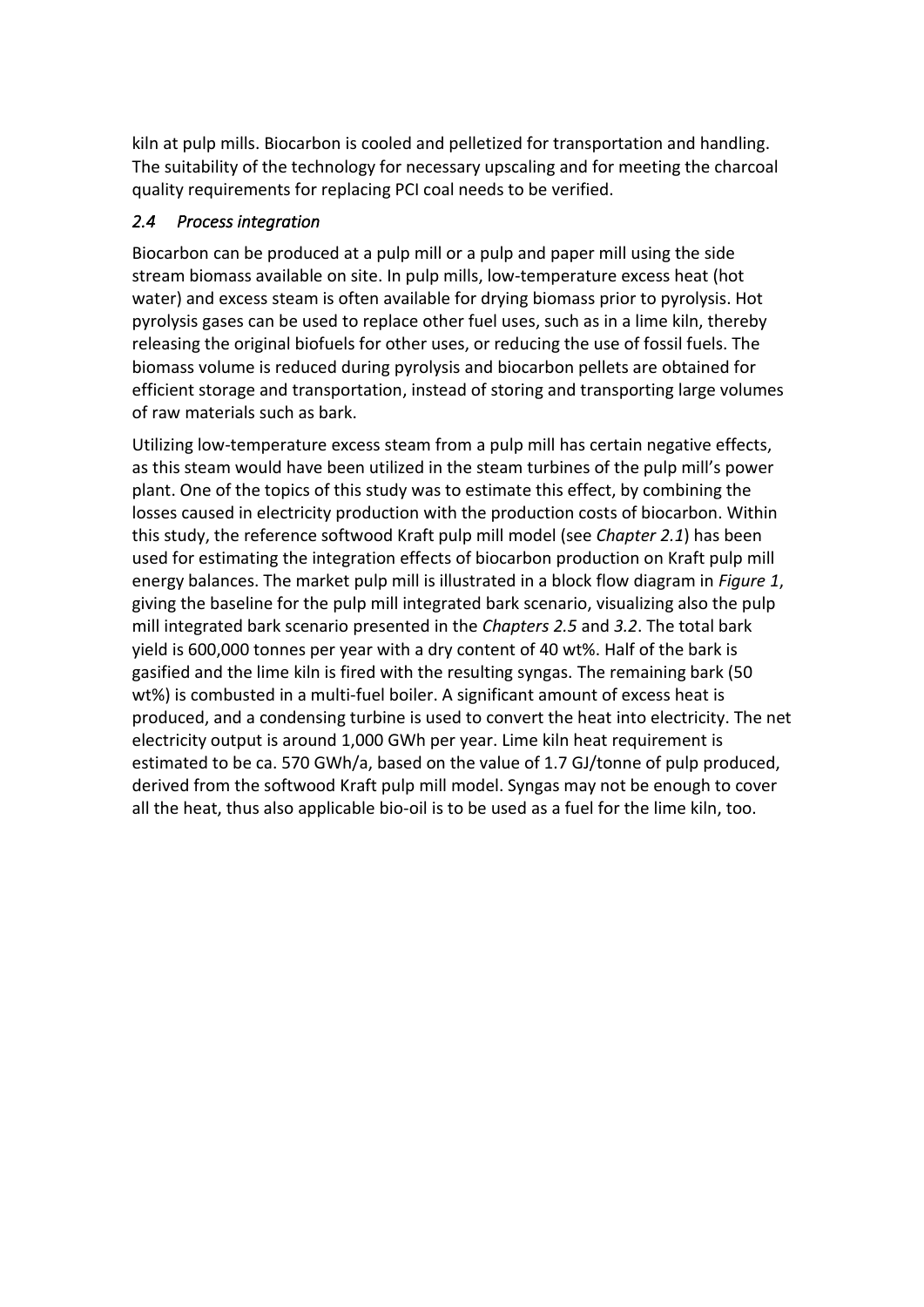

<span id="page-7-0"></span>*Figure 1. Reference Kraft pulp mill, producing 1.2 million air-dry tonne (adt) of softwood pulp, and the pulp mill integrated bark scenario for biocarbon production. Reference Kraft pulp mill is visualized as dark green streams. The pulp mill integrated bark scenario is visualized as lighter green dotted streams, and the related values and processes in green colour. The processes and the streams not existing in the scenario are marked with the red X.*

# <span id="page-7-1"></span>*2.5 Scenarios*

The evaluated scenarios are: 1) biocarbon from black pellets produced in a stand-alone plant and 2) biocarbon from bark produced in an integrated Kraft pulp mill.

Stand-alone production (1) refers to the selected scenario in which the biocarbon pyrolysis unit is located on the site of a steel/iron plant and the raw material (black pellets) is transported by rail to the production site from a location within 275 km. The biocarbon manufacturing process is not integrated with the steel plant itself, although the produced biocarbon is used on site to replace part of the PCI coal injected into the blast furnace. In practise, no further drying of black pellets is needed prior pyrolysis. The pyrolysis gases are burned in order to provide steam. The effect of surplus steam is evaluated by setting the electricity generation yield to 35% of the available heat load. The power plant itself is not included in the estimated scenario. This scenario is later referred as stand-alone black pellets scenario.

Pulp mill integrated biocarbon production (2) refers to a scenario in which biocarbon production takes place at a pulp mill, utilizing integration opportunities. This scenario applies to bark utilization as a raw material, available on site at the pulp mill (e.g. modern Nordic Kraft pulp mills located in Eastern Finland). Instead of gasifying 50 wt% of bark input and burning the other half in a multi-fuel boiler, biocarbon and pyrolysis gases are produced from all bark input. It is assumed that the reduction of bark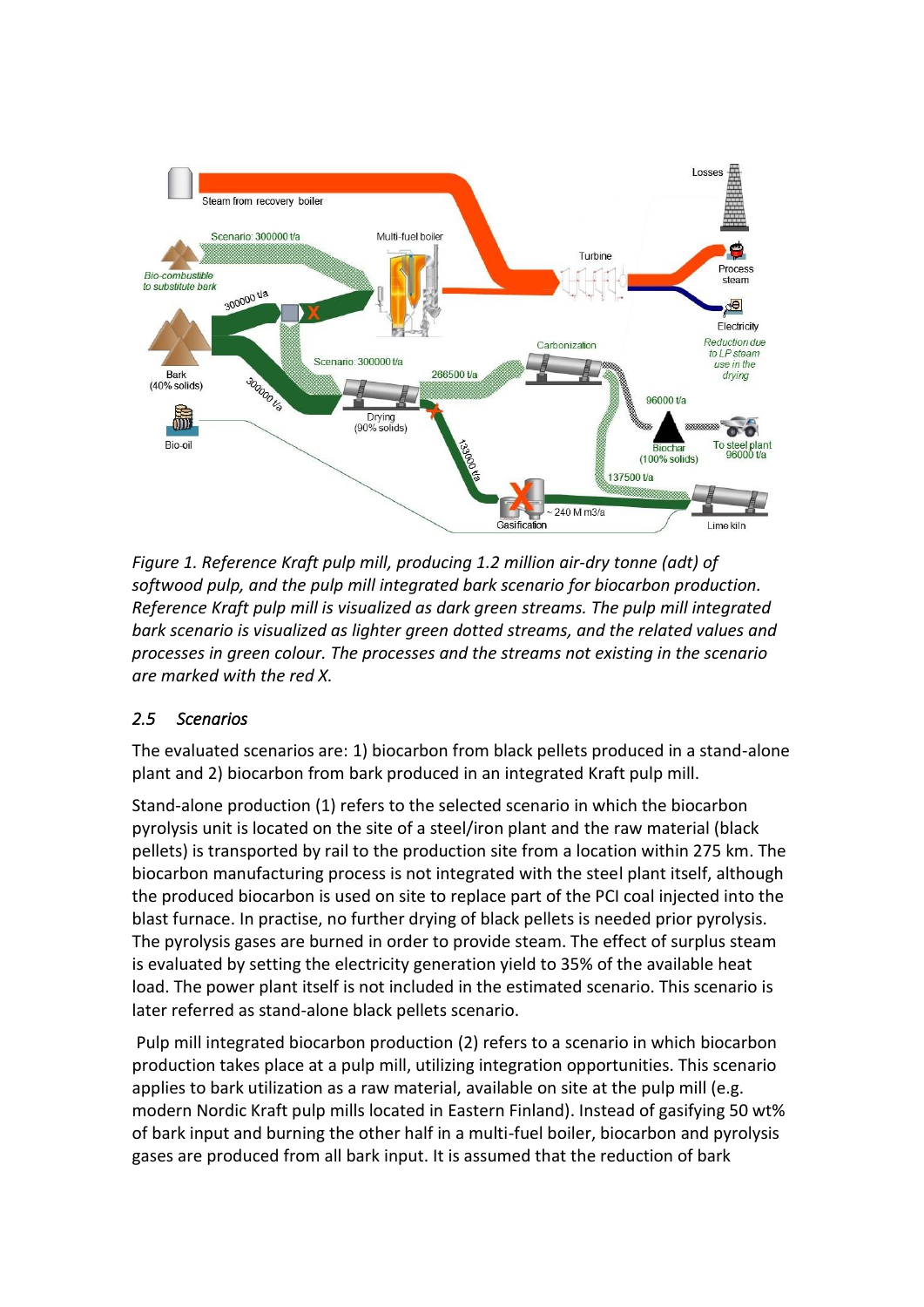amount as a combustible may be compensated for using additional biofuels within the boiler, if required. The bark is first dried to a 10 wt% moisture content and then carbonized/pyrolyzed. Bark drying utilizes hot water and steam, each meeting 50% of the necessary heat load. It is assumed that the pulp mill can provide the hot water and steam. The pyrolysis gases (net) are redirected for further use as a fuel for the lime kiln at the pulp mill, replacing the gasified bark used in the baseline scenario. To cover endothermic reactions during pyrolysis, some of the generated pyrolysis gases are burned to provide the necessary heat load. From these flue gases some steam is generated for drying, reducing the need for steam from the pulp mill. No excess steam is available. The biocarbon product is then transported by rail to the iron/steel plant. This scenario is later referred as pulp mill integrated bark scenario.

Pulp mill integrated bark scenario (2) is based on assumption that samples from black pellets represent the thermal and chemical properties of biocarbon obtained directly from softwood bark. Additionally, biocarbon yield from bark was estimated to be slightly lower than the analysed yield from black pellets. Thus, the scenario 2) is more theoretical, providing the insight for direct bark utilization in pyrolysis.

#### *2.6 Process modelling and assumptions*

In the model that provides the data for the stand-alone production scenario (1), the pyrolysis and burning of pyrolysis gases are modelled within a combined isothermal reactor unit. Thus, no pyrolysis gases are obtained as side products. The simulation then calculates the exothermic energy from this combined reactor unit, while the pyrolysis itself is endothermic. A schematic diagram of the respective stand-alone setup is given in *[Figure 2](#page-9-0)*. Heat is recovered from the flue gases in the boiler section of the model. The flue gas exhaust temperature is set at 130 °C. Steam generated in the model, from the boiler section and the combined reactor unit, is set to 2 bar (a). The energy requirement for drying and heat losses (drying, pyrolysis and boiler section) are estimated. The same amount of steam is condensed in the model's steam network. The excess steam is valued as producing electricity by configuring the electricity generation yield as 35% of the available thermal load. The low steam temperature for the calculation is not critical, since the overall thermal load is not sensitive with regards to the selected modelling temperature. The real steam pressure, which can be generated by burning the pyrolysis gases, will gain a much higher temperature, still comprising the same heat load as in the model, and is further assumed to be sufficient for the steam turbines at the power plant.

In the model that provides the data for the pulp mill integrated production scenario (2), presented in *[Figure](#page-10-1) 3*, pyrolysis is calculated separately in an isothermal reactor unit. Thus, the model allows the use of pyrolysis gases for further utilization as a separate fuel, in this case, in the lime kiln. Part of the pyrolysis gases are combusted in the burner unit to provide the energy required for the endothermic reactions of the pyrolysis itself. Heat is recovered as steam (2 bar) from the resulting flue gases. The model also calculates the additional energy requirement for drying, which is provided from the pulp mill in the form of hot water and steam. No excess energy/steam is available.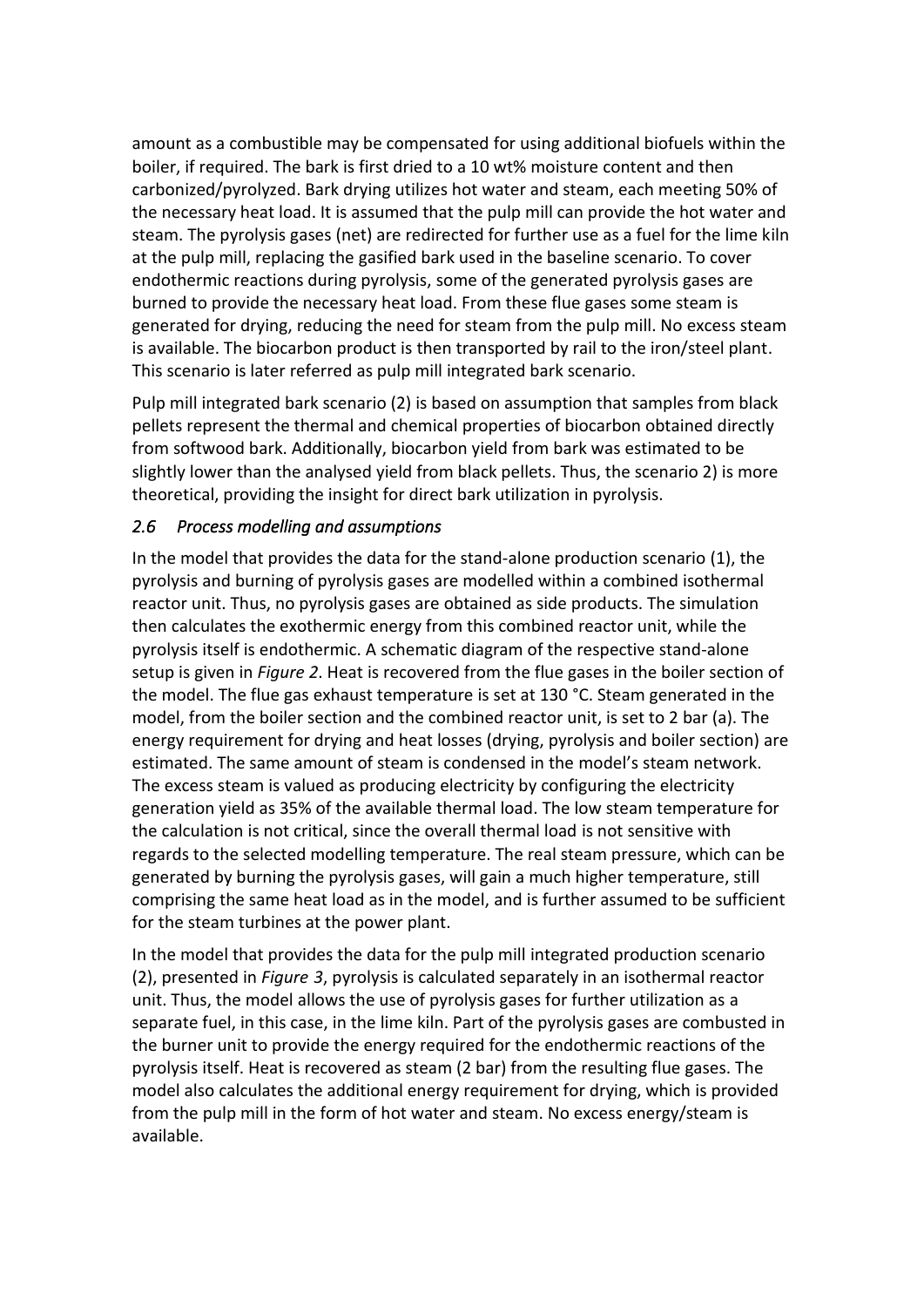These two models provide data for the mass and energy balances and production costs calculations for the respective scenarios.

PCI coal feed is around 220 kg per tonne of hot metal produced. In this study it is estimated that approximately 22 kg of this fossil PCI coal feed can be directly replaced by biocarbon. The exact replacement ratio of PCI coal by biocarbon in the calculations is 9.8%. The annual PCI coal total feed for two blast furnaces is fixed to the level of 450,000 tonnes, corresponding to the annual production of 2,045 k tonnes of hot metal. Thus, the amount of biocarbon applied at the annual level is 44,200 tonnes (*[Table 3](#page-12-0)*). This amount is applied to the stand-alone black pellets scenario (1). However, for the pulp mill integrated bark scenario (2) the capacity is set according to the amount of bark assumed to be available at the pulp mill, leading to more than twice the amount of biocarbon than in the stand-alone black pellets scenario.



<span id="page-9-0"></span>*Figure 2. Schematic process diagram of the Balas simulation model providing data for the stand-alone production scenario.*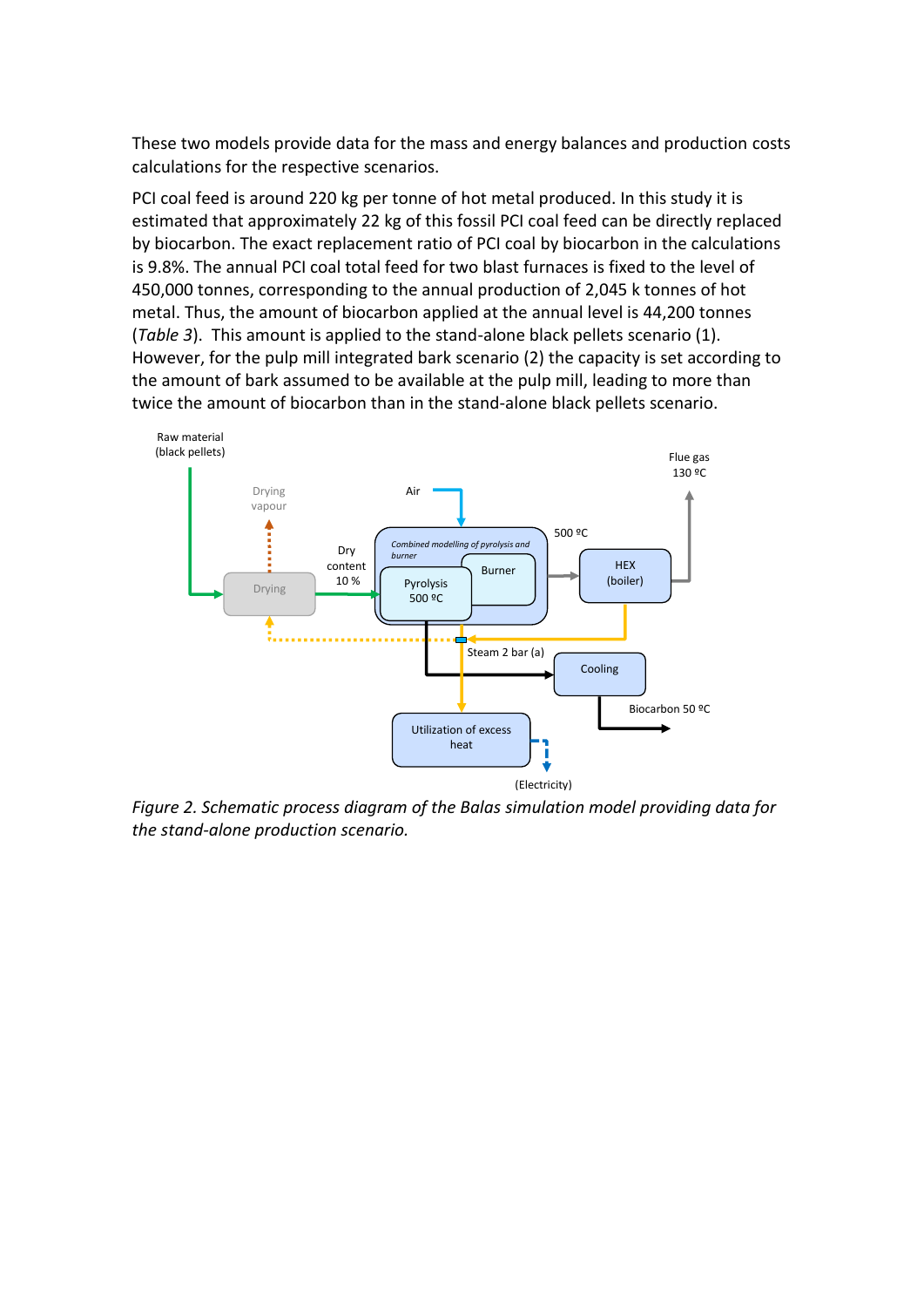

<span id="page-10-1"></span>*Figure 3. Schematic process diagram of the Balas simulation model providing data for the pulp mill integrated production scenario.*

*[Table 1](#page-10-0)* presents the elemental compositions of the different modelling components applied without ash. Ash is treated separately as an inert component. Ash entering the pyrolysis ends up in the biocarbon.

In the pulp mill integrated bark scenario, the hot pyrolysis gases product is expressed by an artificial model component, which is created by deducting biocarbon from the pyrolysis feed material at the elemental level. The resulting elemental composition of this pyrolysis gas model component is presented in *[Table 1](#page-10-0)*. The actual pyrolysis gases were not analysed within this study . For the pyrolysis gas component HHV is estimated by applying the element-based weight factors introduced by Channiwala and Parikh (2002), presented in *[Table 2](#page-11-0)*. The resulting HHV value estimation for the bark pyrolysis gas is 15.46 MJ/kg. It should be noted that the elemental weight percentage is outside the upper bound for oxygen, which may cause some error. Maximum introduced share for oxygen is 50 wt%, while the model value is 56.5 wt%. If the oxygen share would have been 50 wt%, this would have meant the reduction of 4% in the heating value, giving an indication of the possible error.

<span id="page-10-0"></span>*Table 1. Elemental compositions of the different modelling components applied without ash. Molar compositions are scaled to 1,000 g.* 

| <b>Modelling component</b>    |                            | н      | N      |        |        |  |
|-------------------------------|----------------------------|--------|--------|--------|--------|--|
|                               | [mole]                     | [mole] | [mole] | [mole] | [mole] |  |
| <b>Black pellet</b>           | 46.23                      | 57.17  | 0.31   | 23.90  | 0.01   |  |
| Bark                          | As black pellets           |        |        |        |        |  |
| <b>Black pellet biocarbon</b> | 73.60                      | 30.01  | 0.82   | 4.62   | 0.01   |  |
| <b>Bark biocarbon</b>         | As black pellets biocarbon |        |        |        |        |  |
| Bark pyrolysis gas            | 30.06                      | 73 21  | 0.02   | 35.29  | 0.01   |  |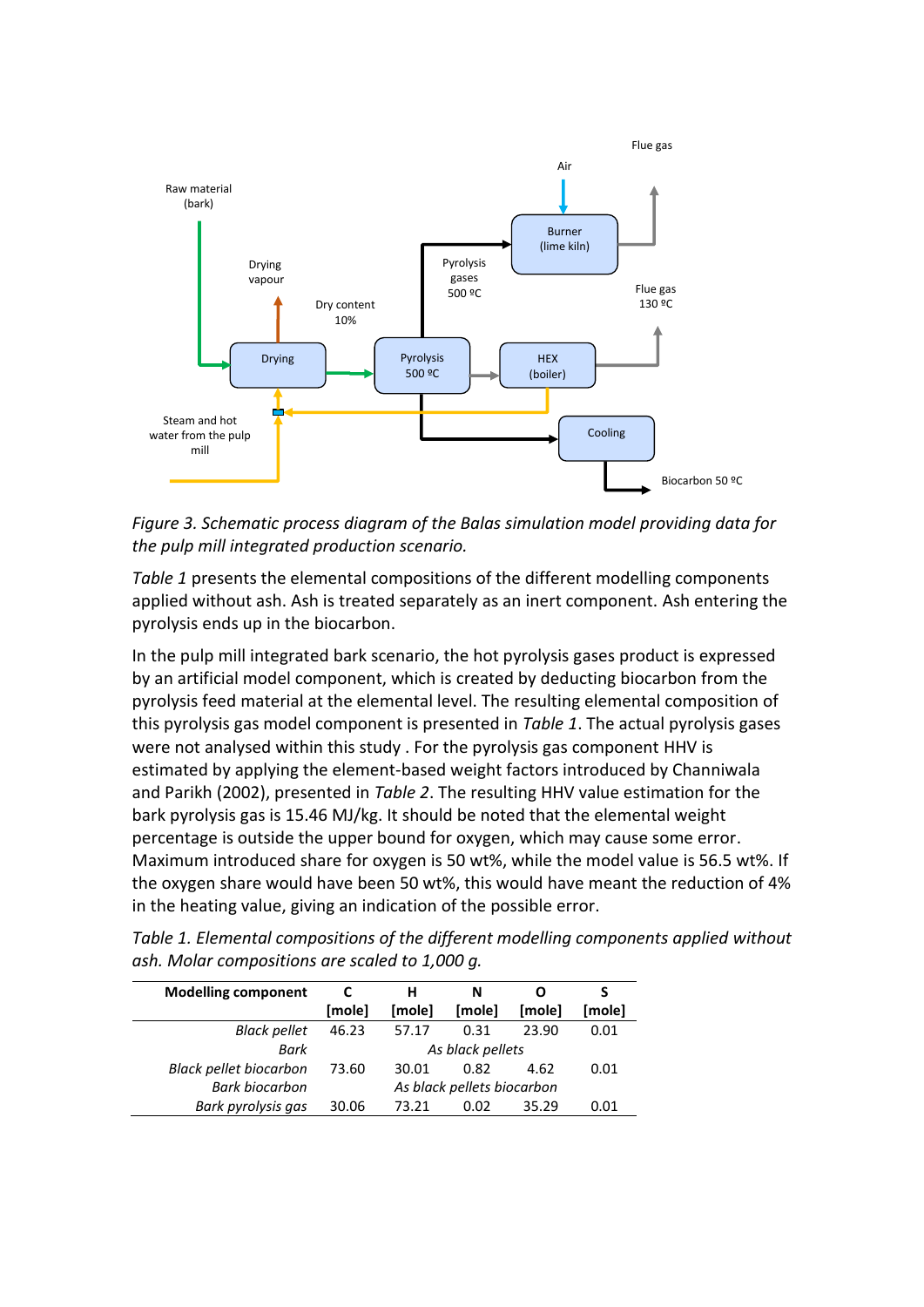|                                              |        |        | N         |           |        | <b>SUM</b> |
|----------------------------------------------|--------|--------|-----------|-----------|--------|------------|
| Bark pyrolysis gas composition [wt%]         | 36.1   | 7.4    | 0.0       | 56.5      | 0.0    | 100        |
| Introduced min value for elements [wt%]      | 0.00   | 0.43   | 0.00      | 0.00      | 0.00   |            |
| Introduced max value for elements [wt%]      | 92.25  | 25.15  | 5.60      | 50.00     | 94.08  |            |
| Introduced weight factors for elements       | 0.3491 | 1.1783 | $-0.0151$ | $-0.1034$ | 0.1005 |            |
| The resulting bark pyrolysis gas HHV [MJ/kg] | 12.60  | 8.70   | 0.00      | -5 84     | 0.00   | 15.46      |

<span id="page-11-0"></span>*Table 2. Estimation of HHV value for bark pyrolysis gas by applying weight factors for each element as presented by Channiwala and Parikh (2002).*

The calculated and applied feed stream compositions and fixed mass-based stoichiometry for the reactions, set to meet molar balances of the elements, as well as the parameters, and their sources, applied to the modelling for both of the scenarios, are presented in *[Table 3](#page-12-0)*. Column Bark (Ba) refers to the pulp mill integrated bark scenario (2) and Black pellets (BP) to the stand-alone black pellets scenario (1). The biocarbon yield for bark was estimated to be approx. 40 wt%, being slightly lower than the analysed yield for black pellets.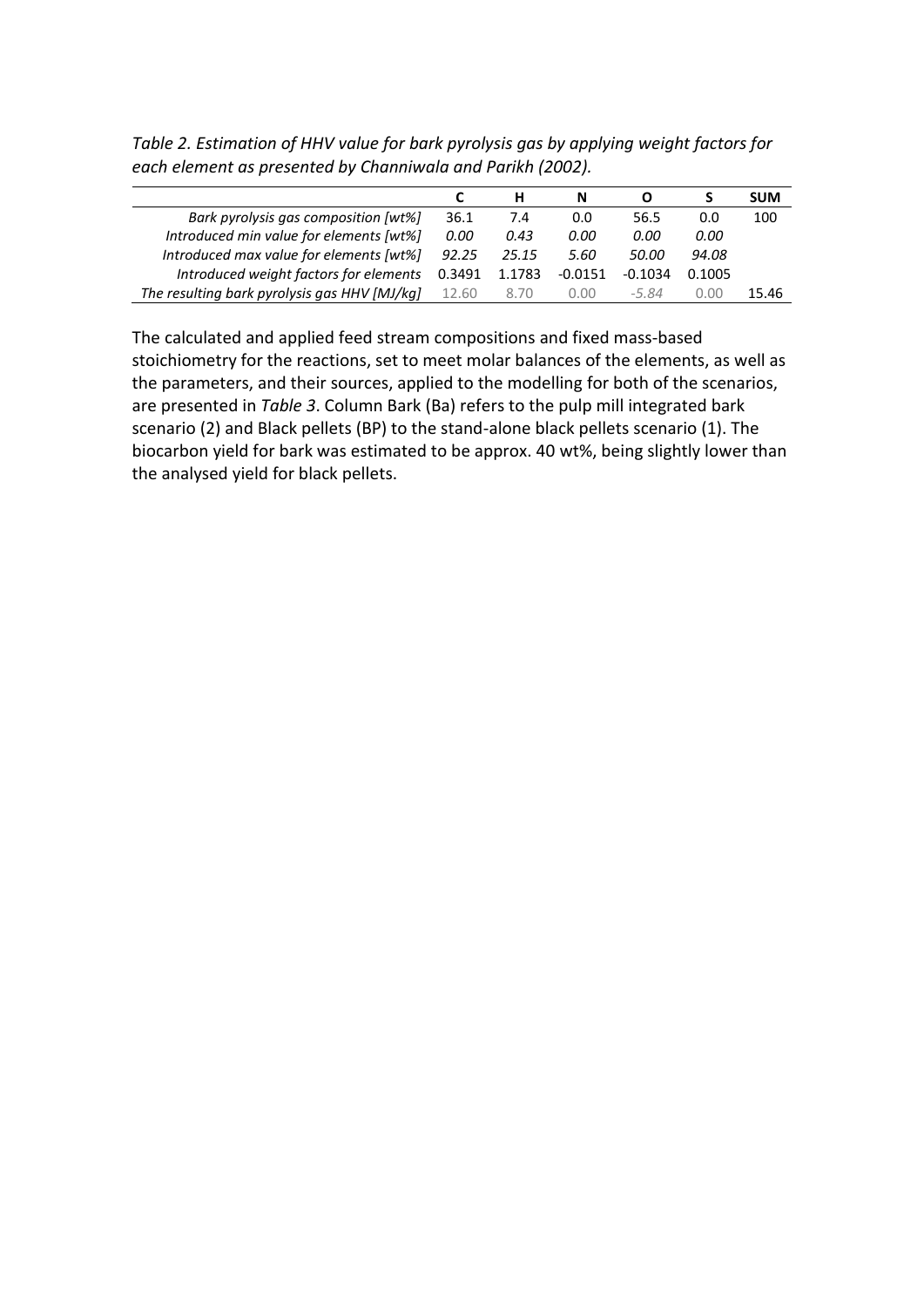| Unit<br>All<br><b>Black</b><br><b>Bark</b><br>pellets<br>$(BP)$ $(1)$<br>(Ba) (2)<br>Biocarbon production (amount for injection) d<br>[k tonnes/a]<br>44.2<br>96.0<br>40.0 $^{*}$<br>Yield of biocarbon, dry-based<br>42.6<br>$[wt\%]$<br>Process in operation <sup>e</sup><br>8 0 0 0<br>[h]<br>Raw material dry content as received <sup>a</sup><br>$[wt\%]$<br>89.6<br>$40.0*$<br>Dry content before pyrolysis (after drying) e<br>$[wt\%]$<br>90<br>Pyrolysis temperature <sup>a</sup><br>$\lceil$ °C]<br>500<br>[°C]<br>50<br>Biocarbon temperature after cooling e<br>HHV of the raw material, dry-based <sup>a</sup><br>[MJ/kg HHV]<br>20.84<br>$20.84$ <sup>*)</sup><br>LHV of the raw material, dry-based <sup>a</sup><br>[MJ/kg LHV]<br>19.65<br>$19.65$ <sup>*)</sup><br>HHV of the biocarbon <sup>a</sup><br>[MJ/kg HHV]<br>29.62<br>$29.62$ <sup>*)</sup><br>29.04 *)<br>LHV of the biocarbon $a$<br>[MJ/kg LHV]<br>29.04<br>$\overline{2}$<br>Heat loss in pyrolysis: Proportion of heat content of<br>$[\%]$<br>produced pyrolysis gases (own use subtracted) e<br>[kWh/tonne]<br>Total energy consumption in drying, including losses, as<br>1 1 0 0<br>steam b<br>H <sub>2</sub> O<br>$[\%]$<br>Heat loss in drying b<br>43<br>Heat loss in the steam boiler (radiation) e<br>$[\%]$<br>0.4<br>0.001<br>Excess air coefficient in burning <sup>e</sup><br>Boiler blowdown <sup>e</sup><br>[wt%]<br>4.0<br>Flue gas end temperature <sup>e</sup><br>[°C]<br>130<br>Steam pressure <sup>e</sup><br>[kPa]<br>200<br>[°C]<br>Boiler approach Te<br>9.77<br>Correction factor for the enthalpy of vaporization for water,<br>[MJ/kg]<br>0.0443 |
|------------------------------------------------------------------------------------------------------------------------------------------------------------------------------------------------------------------------------------------------------------------------------------------------------------------------------------------------------------------------------------------------------------------------------------------------------------------------------------------------------------------------------------------------------------------------------------------------------------------------------------------------------------------------------------------------------------------------------------------------------------------------------------------------------------------------------------------------------------------------------------------------------------------------------------------------------------------------------------------------------------------------------------------------------------------------------------------------------------------------------------------------------------------------------------------------------------------------------------------------------------------------------------------------------------------------------------------------------------------------------------------------------------------------------------------------------------------------------------------------------------------------------------------------------------------------------------------------------------------------------------------------------------|
|                                                                                                                                                                                                                                                                                                                                                                                                                                                                                                                                                                                                                                                                                                                                                                                                                                                                                                                                                                                                                                                                                                                                                                                                                                                                                                                                                                                                                                                                                                                                                                                                                                                            |
|                                                                                                                                                                                                                                                                                                                                                                                                                                                                                                                                                                                                                                                                                                                                                                                                                                                                                                                                                                                                                                                                                                                                                                                                                                                                                                                                                                                                                                                                                                                                                                                                                                                            |
|                                                                                                                                                                                                                                                                                                                                                                                                                                                                                                                                                                                                                                                                                                                                                                                                                                                                                                                                                                                                                                                                                                                                                                                                                                                                                                                                                                                                                                                                                                                                                                                                                                                            |
|                                                                                                                                                                                                                                                                                                                                                                                                                                                                                                                                                                                                                                                                                                                                                                                                                                                                                                                                                                                                                                                                                                                                                                                                                                                                                                                                                                                                                                                                                                                                                                                                                                                            |
|                                                                                                                                                                                                                                                                                                                                                                                                                                                                                                                                                                                                                                                                                                                                                                                                                                                                                                                                                                                                                                                                                                                                                                                                                                                                                                                                                                                                                                                                                                                                                                                                                                                            |
|                                                                                                                                                                                                                                                                                                                                                                                                                                                                                                                                                                                                                                                                                                                                                                                                                                                                                                                                                                                                                                                                                                                                                                                                                                                                                                                                                                                                                                                                                                                                                                                                                                                            |
|                                                                                                                                                                                                                                                                                                                                                                                                                                                                                                                                                                                                                                                                                                                                                                                                                                                                                                                                                                                                                                                                                                                                                                                                                                                                                                                                                                                                                                                                                                                                                                                                                                                            |
|                                                                                                                                                                                                                                                                                                                                                                                                                                                                                                                                                                                                                                                                                                                                                                                                                                                                                                                                                                                                                                                                                                                                                                                                                                                                                                                                                                                                                                                                                                                                                                                                                                                            |
|                                                                                                                                                                                                                                                                                                                                                                                                                                                                                                                                                                                                                                                                                                                                                                                                                                                                                                                                                                                                                                                                                                                                                                                                                                                                                                                                                                                                                                                                                                                                                                                                                                                            |
|                                                                                                                                                                                                                                                                                                                                                                                                                                                                                                                                                                                                                                                                                                                                                                                                                                                                                                                                                                                                                                                                                                                                                                                                                                                                                                                                                                                                                                                                                                                                                                                                                                                            |
|                                                                                                                                                                                                                                                                                                                                                                                                                                                                                                                                                                                                                                                                                                                                                                                                                                                                                                                                                                                                                                                                                                                                                                                                                                                                                                                                                                                                                                                                                                                                                                                                                                                            |
|                                                                                                                                                                                                                                                                                                                                                                                                                                                                                                                                                                                                                                                                                                                                                                                                                                                                                                                                                                                                                                                                                                                                                                                                                                                                                                                                                                                                                                                                                                                                                                                                                                                            |
|                                                                                                                                                                                                                                                                                                                                                                                                                                                                                                                                                                                                                                                                                                                                                                                                                                                                                                                                                                                                                                                                                                                                                                                                                                                                                                                                                                                                                                                                                                                                                                                                                                                            |
|                                                                                                                                                                                                                                                                                                                                                                                                                                                                                                                                                                                                                                                                                                                                                                                                                                                                                                                                                                                                                                                                                                                                                                                                                                                                                                                                                                                                                                                                                                                                                                                                                                                            |
|                                                                                                                                                                                                                                                                                                                                                                                                                                                                                                                                                                                                                                                                                                                                                                                                                                                                                                                                                                                                                                                                                                                                                                                                                                                                                                                                                                                                                                                                                                                                                                                                                                                            |
|                                                                                                                                                                                                                                                                                                                                                                                                                                                                                                                                                                                                                                                                                                                                                                                                                                                                                                                                                                                                                                                                                                                                                                                                                                                                                                                                                                                                                                                                                                                                                                                                                                                            |
|                                                                                                                                                                                                                                                                                                                                                                                                                                                                                                                                                                                                                                                                                                                                                                                                                                                                                                                                                                                                                                                                                                                                                                                                                                                                                                                                                                                                                                                                                                                                                                                                                                                            |
|                                                                                                                                                                                                                                                                                                                                                                                                                                                                                                                                                                                                                                                                                                                                                                                                                                                                                                                                                                                                                                                                                                                                                                                                                                                                                                                                                                                                                                                                                                                                                                                                                                                            |
|                                                                                                                                                                                                                                                                                                                                                                                                                                                                                                                                                                                                                                                                                                                                                                                                                                                                                                                                                                                                                                                                                                                                                                                                                                                                                                                                                                                                                                                                                                                                                                                                                                                            |
|                                                                                                                                                                                                                                                                                                                                                                                                                                                                                                                                                                                                                                                                                                                                                                                                                                                                                                                                                                                                                                                                                                                                                                                                                                                                                                                                                                                                                                                                                                                                                                                                                                                            |
|                                                                                                                                                                                                                                                                                                                                                                                                                                                                                                                                                                                                                                                                                                                                                                                                                                                                                                                                                                                                                                                                                                                                                                                                                                                                                                                                                                                                                                                                                                                                                                                                                                                            |
|                                                                                                                                                                                                                                                                                                                                                                                                                                                                                                                                                                                                                                                                                                                                                                                                                                                                                                                                                                                                                                                                                                                                                                                                                                                                                                                                                                                                                                                                                                                                                                                                                                                            |
|                                                                                                                                                                                                                                                                                                                                                                                                                                                                                                                                                                                                                                                                                                                                                                                                                                                                                                                                                                                                                                                                                                                                                                                                                                                                                                                                                                                                                                                                                                                                                                                                                                                            |
|                                                                                                                                                                                                                                                                                                                                                                                                                                                                                                                                                                                                                                                                                                                                                                                                                                                                                                                                                                                                                                                                                                                                                                                                                                                                                                                                                                                                                                                                                                                                                                                                                                                            |
|                                                                                                                                                                                                                                                                                                                                                                                                                                                                                                                                                                                                                                                                                                                                                                                                                                                                                                                                                                                                                                                                                                                                                                                                                                                                                                                                                                                                                                                                                                                                                                                                                                                            |
| at 25 °C, per 1 wt% of moisture $c$                                                                                                                                                                                                                                                                                                                                                                                                                                                                                                                                                                                                                                                                                                                                                                                                                                                                                                                                                                                                                                                                                                                                                                                                                                                                                                                                                                                                                                                                                                                                                                                                                        |
| Calculated and applied feed stream compositions for reaction calculations:                                                                                                                                                                                                                                                                                                                                                                                                                                                                                                                                                                                                                                                                                                                                                                                                                                                                                                                                                                                                                                                                                                                                                                                                                                                                                                                                                                                                                                                                                                                                                                                 |
| <b>Black pellets</b><br>$[wt\%]$<br>95.4                                                                                                                                                                                                                                                                                                                                                                                                                                                                                                                                                                                                                                                                                                                                                                                                                                                                                                                                                                                                                                                                                                                                                                                                                                                                                                                                                                                                                                                                                                                                                                                                                   |
| 95.4<br>Bark<br>$[wt\%]$                                                                                                                                                                                                                                                                                                                                                                                                                                                                                                                                                                                                                                                                                                                                                                                                                                                                                                                                                                                                                                                                                                                                                                                                                                                                                                                                                                                                                                                                                                                                                                                                                                   |
| Ash<br>[wt%]<br>4.6<br>4.6                                                                                                                                                                                                                                                                                                                                                                                                                                                                                                                                                                                                                                                                                                                                                                                                                                                                                                                                                                                                                                                                                                                                                                                                                                                                                                                                                                                                                                                                                                                                                                                                                                 |
| <b>Fixed stoichiometry of the reactions:</b>                                                                                                                                                                                                                                                                                                                                                                                                                                                                                                                                                                                                                                                                                                                                                                                                                                                                                                                                                                                                                                                                                                                                                                                                                                                                                                                                                                                                                                                                                                                                                                                                               |
| $-100$<br><b>Black pellets</b><br>[wt%]                                                                                                                                                                                                                                                                                                                                                                                                                                                                                                                                                                                                                                                                                                                                                                                                                                                                                                                                                                                                                                                                                                                                                                                                                                                                                                                                                                                                                                                                                                                                                                                                                    |
| Bark<br>$-100$<br>[wt%]                                                                                                                                                                                                                                                                                                                                                                                                                                                                                                                                                                                                                                                                                                                                                                                                                                                                                                                                                                                                                                                                                                                                                                                                                                                                                                                                                                                                                                                                                                                                                                                                                                    |
| $[wt\%]$<br>$-55.1$<br>Ο2                                                                                                                                                                                                                                                                                                                                                                                                                                                                                                                                                                                                                                                                                                                                                                                                                                                                                                                                                                                                                                                                                                                                                                                                                                                                                                                                                                                                                                                                                                                                                                                                                                  |
| $-0.01$<br>$N_2$<br>$[wt\%]$                                                                                                                                                                                                                                                                                                                                                                                                                                                                                                                                                                                                                                                                                                                                                                                                                                                                                                                                                                                                                                                                                                                                                                                                                                                                                                                                                                                                                                                                                                                                                                                                                               |
| Biocarbon<br>39.8<br>37.1<br>$[wt\%]$                                                                                                                                                                                                                                                                                                                                                                                                                                                                                                                                                                                                                                                                                                                                                                                                                                                                                                                                                                                                                                                                                                                                                                                                                                                                                                                                                                                                                                                                                                                                                                                                                      |
| 74.6<br>CO <sub>2</sub><br>$[wt\%]$                                                                                                                                                                                                                                                                                                                                                                                                                                                                                                                                                                                                                                                                                                                                                                                                                                                                                                                                                                                                                                                                                                                                                                                                                                                                                                                                                                                                                                                                                                                                                                                                                        |
|                                                                                                                                                                                                                                                                                                                                                                                                                                                                                                                                                                                                                                                                                                                                                                                                                                                                                                                                                                                                                                                                                                                                                                                                                                                                                                                                                                                                                                                                                                                                                                                                                                                            |
| 40.7<br>H <sub>2</sub> O<br>[wt%]                                                                                                                                                                                                                                                                                                                                                                                                                                                                                                                                                                                                                                                                                                                                                                                                                                                                                                                                                                                                                                                                                                                                                                                                                                                                                                                                                                                                                                                                                                                                                                                                                          |
| NO <sub>2</sub><br>0.00<br>[wt%]                                                                                                                                                                                                                                                                                                                                                                                                                                                                                                                                                                                                                                                                                                                                                                                                                                                                                                                                                                                                                                                                                                                                                                                                                                                                                                                                                                                                                                                                                                                                                                                                                           |
| 0.03<br>SO <sub>2</sub><br>$[wt\%]$<br>$[wt\%]$<br>62.9<br>Pyrolysis gas (artificial modelling component)                                                                                                                                                                                                                                                                                                                                                                                                                                                                                                                                                                                                                                                                                                                                                                                                                                                                                                                                                                                                                                                                                                                                                                                                                                                                                                                                                                                                                                                                                                                                                  |

#### <span id="page-12-0"></span>*Table 3. Parameters applied in modelling the scenarios.*

*Sources: <sup>a</sup> Toloue Farrokh et al. (2019), <sup>b</sup> Hannula & Kurkela (2013), <sup>c</sup> Alakangas et al., (2016), <sup>d</sup> industry information within the study and <sup>e</sup> estimated value.*

*\*) The same heating values are assumed for Ba (bark) as for BP (black pellets) and biocarbon products. The bark dry content as received is an estimate.* 

#### *2.7 Economic analysis and assumptions*

To calculate the production costs, additional assumptions are required, as well as some calculation results from the process modelling. These are presented in *[Table 4](#page-13-0)*.

The external energy requirements for drying, also needed for production costs estimations, are presented in the *[Table 7](#page-17-0)*.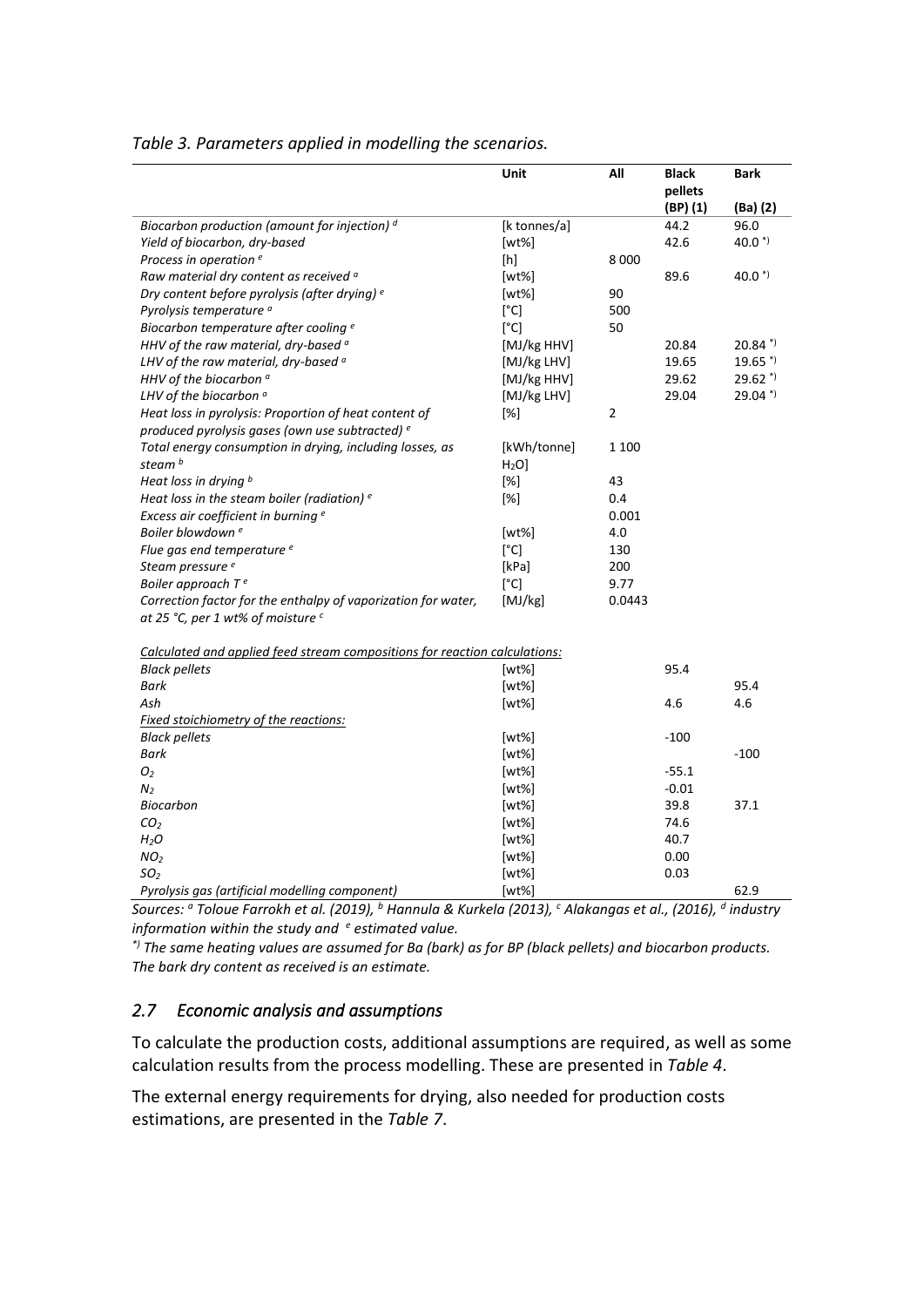Regarding labour differences, less operating labour and maintenance staff are required because of integration benefits and the existing staff in the pulp mill integrated bark scenario. Additionally, there is no need to handle raw materials, such as pellets, as opposed to the stand-alone black pellets scenario, where the raw material must be further transported to the pyrolysis plant. Pulp mill integrated bark scenario maintenance staff costs are assumed to be included in the capital expenditure (CAPEX) related maintenance costs (*[Table 5](#page-15-0)*).

Estimation of the pulp mill's losses in the electricity generation, due to the utilization of steam in the drying of bark, is derived by customizing FUPU reference mill (*Chapter [2.1](#page-3-0)*).

**Black pellets (BP) (1) Bark (Ba) (2)** *Assumptions for biocarbon production costs estimation:* **Process in operation [h] <sup>a</sup>** 8,000 8,000 8,000 8,000 8,000 8,000 8,000 8,000 8,000 8,000 8,000 **8,000** *Degree of capacity utilization [%] <sup>a</sup>* 100 100 *Labour, total [person years] <sup>a</sup> = Operating labour + Supervisory + Production engineer + Maintenance*  $27=$ 15+ 5+  $1+$ 6  $16=$  $10+$ 5+ 1+  $\Omega$ *Energy for drying raw material: as hot water [%]/as low pressure steam [%] <sup>b</sup>* N/A 50/50 *Electricity generation yield: electricity/thermal load [%] <sup>b</sup>* 35 N/A *Key parameters resulting from process modelling: Pyrolysis gases production yield, self-consumption subtracted [wt%]* N/A 57.3 *LHV of pyrolysis gases [MJ/kg] (500 °C)*  $N/A$  12.5 *Internal energy for drying (as low pressure steam) from heat recovery: Proportion of total energy consumption of drying [%]* 100 4.7 *Losses in electricity generation [kWh/tonne of steam]* N/A 110 *Estimated energy losses in the system: Proportion of the received raw material heat load [%] \*)* 5.1 1.9 *Excess heat load for electricity generation: Proportion of received raw material heat load [%]* 31 N/A

<span id="page-13-0"></span>*Table 4. Assumptions made or resulting from process modelling, for the calculations of production costs estimations for scenario-specific biocarbon.*

*Sources: <sup>a</sup> Industrial expertise within the study and <sup>b</sup> general assumption.*

*\*) Derived from energy balances in [Table 7.](#page-17-0) In the scenario PB, if there would be a need for drying, also the drying energy losses, covered by internal heat supply, would be included in the losses. In the scenario Ba energy required for drying is analysed separately from the system, and the related losses in drying are not considered in this figure. Also, losses in the burning of the produced pyrolysis gases (Ba) have not been accounted for as they are outside the system boundaries. Burning takes place at the lime kiln.* 

In addition to the figures presented in *[Table 4](#page-13-0)*, price estimations, logistics information and figures for estimating fixed costs are also required for the production costs calculations. These are listed in *[Table 5](#page-15-0)*.

The selling price is fixed for all scenarios, taken as a representative average of biocarbon production costs in the different calculated scenarios (including other scenarios than those mentioned in this study).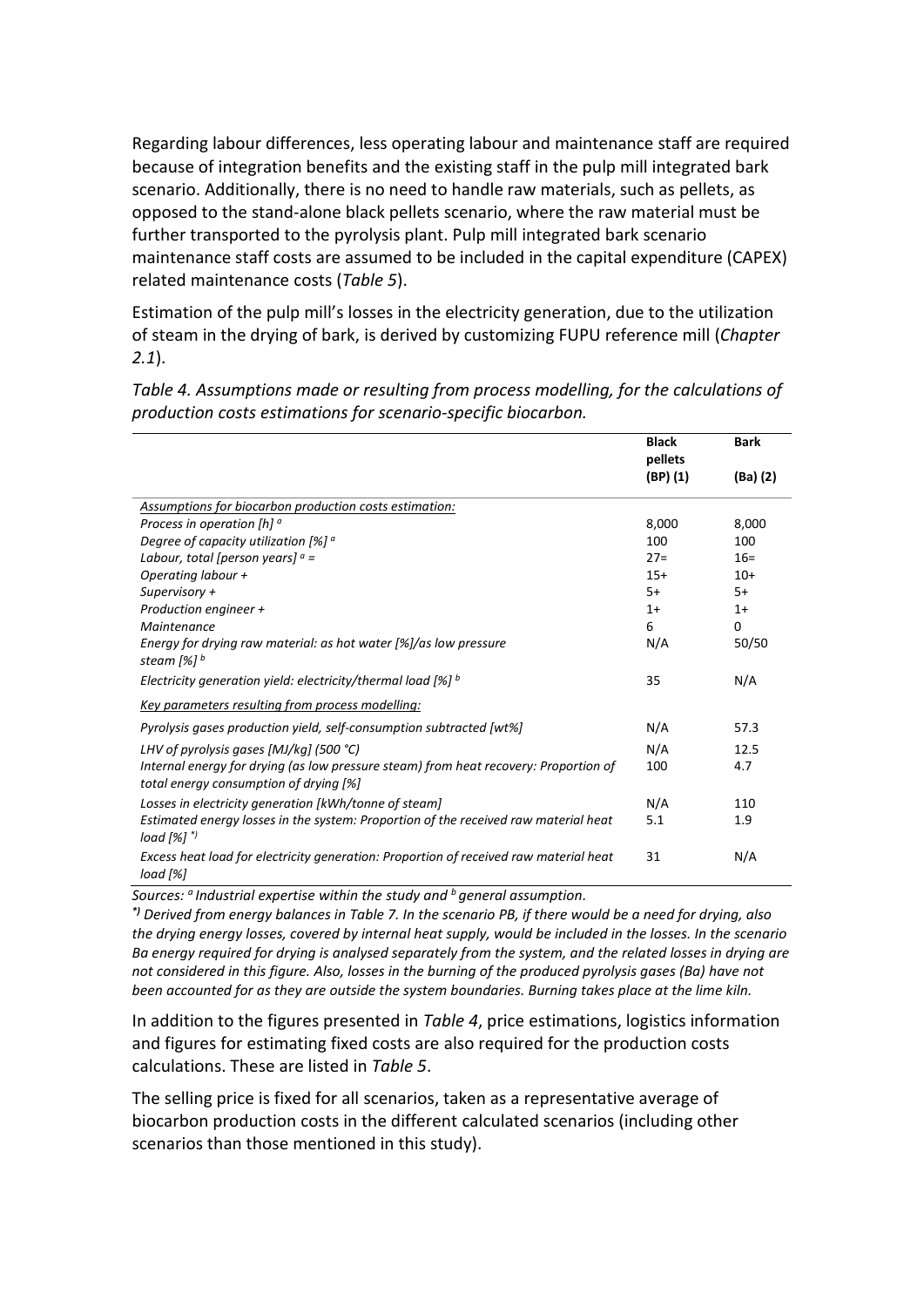Fixed capital investment (FCI) estimates are given in *[Table 5](#page-15-0)* for the required pyrolysis process and related sub-processes (e.g. drying, raw material handling). Black pellets conversion process is not included in the investment estimations, since black pellets are the feed raw material for the stand-alone black pellets scenario. The detailed cost breakdown as such is not available in public. To compare the derived FCI estimates a torrefaction plant study (Wilen et al., 2014) is used as a reference, estimating an investment of approx. €50 M (taken here as the TDC without the buildings) for a standalone torrefaction plant with an annual capacity of 200 k tonne. In the pulp mill integrated bark scenario, in contrast to the stand-alone black pellets scenario, it is assumed there is no need for a raw material handling line as a bark handling line forms part of a pulp mill. Biocarbon must be pelletized before being transported to a steel/iron mill. A drying process is required for the pulp mill integrated bark scenario, but not for stand-alone black pellets scenario, where there is actually no real need for drying. The pyrolysis process requires higher temperatures than the torrefaction process. These differences are covered by the additional cost factor for TDC without buildings costs when compared to the torrefaction plant.

The buildings, other indirect costs and the contingency costs are estimated by proportions of the FCI, based on Peters et al. (2002) within the given limits. Applied values are listed in *[Table 5](#page-15-0)*. A working capital share of 5% of FCI (corresponding to a value of 5.3% of TCI) has been obtained based on the value used by Humbird et al. (2011). Higher working capital shares are also proposed in the literature, for example, Peters et al. (2002) suggest a value of 15% of TCI for multi-purpose plants or major extensions to existing facilities. Start-up costs (learning rate, discounts, etc.) and staff training costs, for example, have not been included in the TCI at this stage.

The investment estimate for the pulp mill integrated bark scenario is much higher, 2.18 times the stand-alone black pellets scenario. This is due to the higher production capacity, being 2.17 times of the capacity for the stand-alone black pellets scenario The scaling factor effect is diminished due to the higher additional cost factor given for the pulp mill integrated bark scenario as compared with the stand-alone black pellets scenario.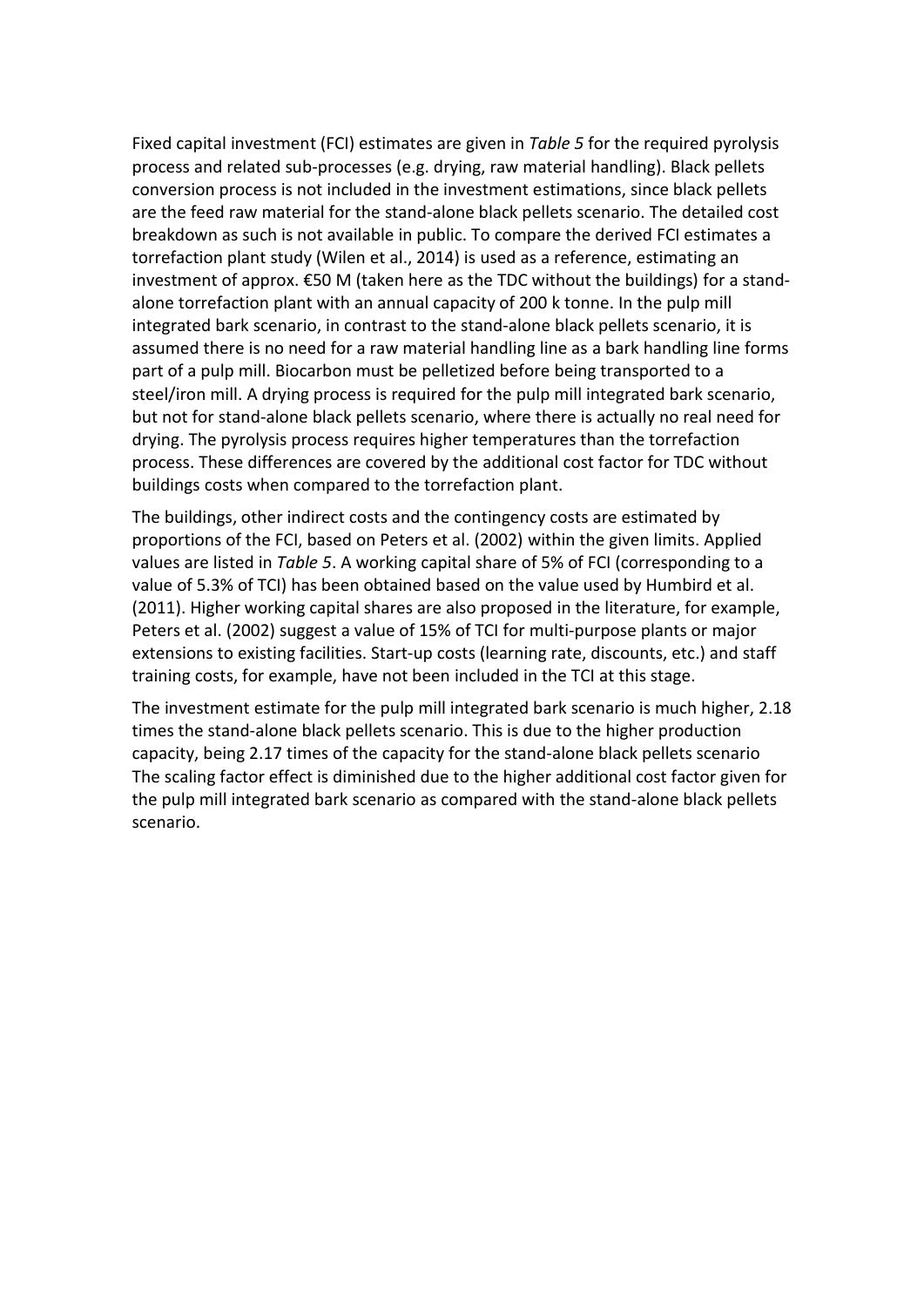|                                                                                       | Reference:          | <b>Black</b>      | <b>Bark</b>       |
|---------------------------------------------------------------------------------------|---------------------|-------------------|-------------------|
|                                                                                       | <b>Torrefaction</b> | pellets           |                   |
|                                                                                       | plant               | (BP) (1)          | $(Ba)$ $(2)$      |
| Total capital investment (TCI) estimation for the scenarios: <sup>a</sup>             |                     |                   |                   |
| Capacity - torrefied wood or biocarbon [k tonnes/a]                                   | 200 <sup>a</sup>    | 44.2              | 96.0              |
| Scaling exponent <sup>b</sup>                                                         |                     | 0.7               | 0.7               |
| Additional costs factor of pyrolysis plant vs. torrefaction plant                     |                     | 1.03              | 1.31              |
| TDC without buildings <sup>c</sup>                                                    |                     |                   |                   |
| TDC without buildings [ME] (76% of FCI $d$ )                                          | 50.0 $a$            | 17.9 <sup>a</sup> | 39.2 <sup>a</sup> |
| Buildings (including services) [ME] (5% of FCI $d$ )                                  | 3.3                 | 1.2               | 2.6               |
| = TDC (total installed direct costs) [M€]                                             | 53.3                | 19.1              | 41.8              |
| Other indirect costs [M $\epsilon$ ] (12% of FCI <sup>d</sup> )                       | 7.9                 | 2.8               | $6.2$             |
| Contingencies [M€] (7% of FCI $d$ )                                                   | 4.5                 | 1.6               | 3.5               |
| $=$ FCI (Fixed capital investment) [ME]                                               | 65.6                | 23.5              | 51.4              |
| Land is excluded                                                                      |                     |                   |                   |
| Working capital [M€] (5% of TCI $e$ )                                                 | 3.5                 | 1.2               | 2.7               |
| $=$ TCI (Total capital investment) [M $\epsilon$ ]                                    | 69.1                | 24.8              | 54.1              |
|                                                                                       |                     |                   |                   |
| <b>Assumptions for biocarbon production costs estimates:</b>                          |                     |                   |                   |
| Biocarbon sales price estimate: 330+10% margin [€/tonne] f                            |                     | 363               | 363               |
|                                                                                       |                     |                   |                   |
| Electricity: Purchase and sales price $[\mathcal{E}/MWh]^f$                           |                     | 35                | 35                |
| Raw material or biofuel price: Based on heating value                                 |                     | 20                | 20                |
| [ $\epsilon$ /MWh] <sup>9</sup>                                                       |                     |                   |                   |
| Hot water cost for drying $[€/MWh]$ <sup>b</sup>                                      |                     | N/A               | $\mathbf 0$       |
| Labour cost $[\mathcal{E}]/\text{person}/\text{month}]$ b                             |                     | 4,400             | 4,400             |
| Operating labour 100%, maintenance 115%, supervisory 125% and                         |                     |                   |                   |
| production engineer 150% of the reference labour cost                                 |                     |                   |                   |
| Maintenance [% of TCI] $c$                                                            |                     | 3                 | 3                 |
| Includes maintenance staff [Yes /No]                                                  |                     | No                | Yes               |
| Insurance [% of TCI] <sup>c</sup>                                                     |                     | 2.5               | 2.5               |
| Other costs [% of sales] $c$                                                          |                     | 3                 | 3                 |
| Transportation costs:                                                                 |                     |                   |                   |
| Handling fee [ $\epsilon$ /tonne] $^c$                                                |                     | $\mathbf 1$       | $\mathbf 1$       |
| Railway transportation [ $\epsilon$ /tonne/100 km] <sup>c</sup>                       |                     | 3.5               | 3.5               |
| Transportation distance [ $km$ ] $^f$ (in BP scenario raw<br>$\overline{\phantom{a}}$ |                     | 275               | 275               |
| material and in Ba biocarbon)                                                         |                     |                   |                   |
| Opportunity cost of capital [%] b                                                     |                     | 5.0               | 5.0               |
| Investment period [a] $b$                                                             |                     | 15                | 15                |

<span id="page-15-0"></span>*Table 5. Price estimations, logistics information, fixed-cost figures and total capital investment estimation for the scenarios for the calculation of production costs estimations for scenario-specific biocarbon.*

*Sources: <sup>a</sup> scaled from the torrefaction plant reference in Wilen et al. (2014), <sup>b</sup> general assumption, <sup>c</sup> industrial expertise within the study , <sup>d</sup> Peters et al. (2002), <sup>e</sup> Humbird et al. (2011), <sup>f</sup> Estimates within the study, g Statistics Finland (2018).* 

#### 3 Results

#### *3.1 Technical evaluation*

The significant difference is the biocarbon production capacity of the pulp mill integrated bark scenario, which is more than twice that of the stand-alone black pellets scenario, despite the estimated lower biocarbon yield for bark. This difference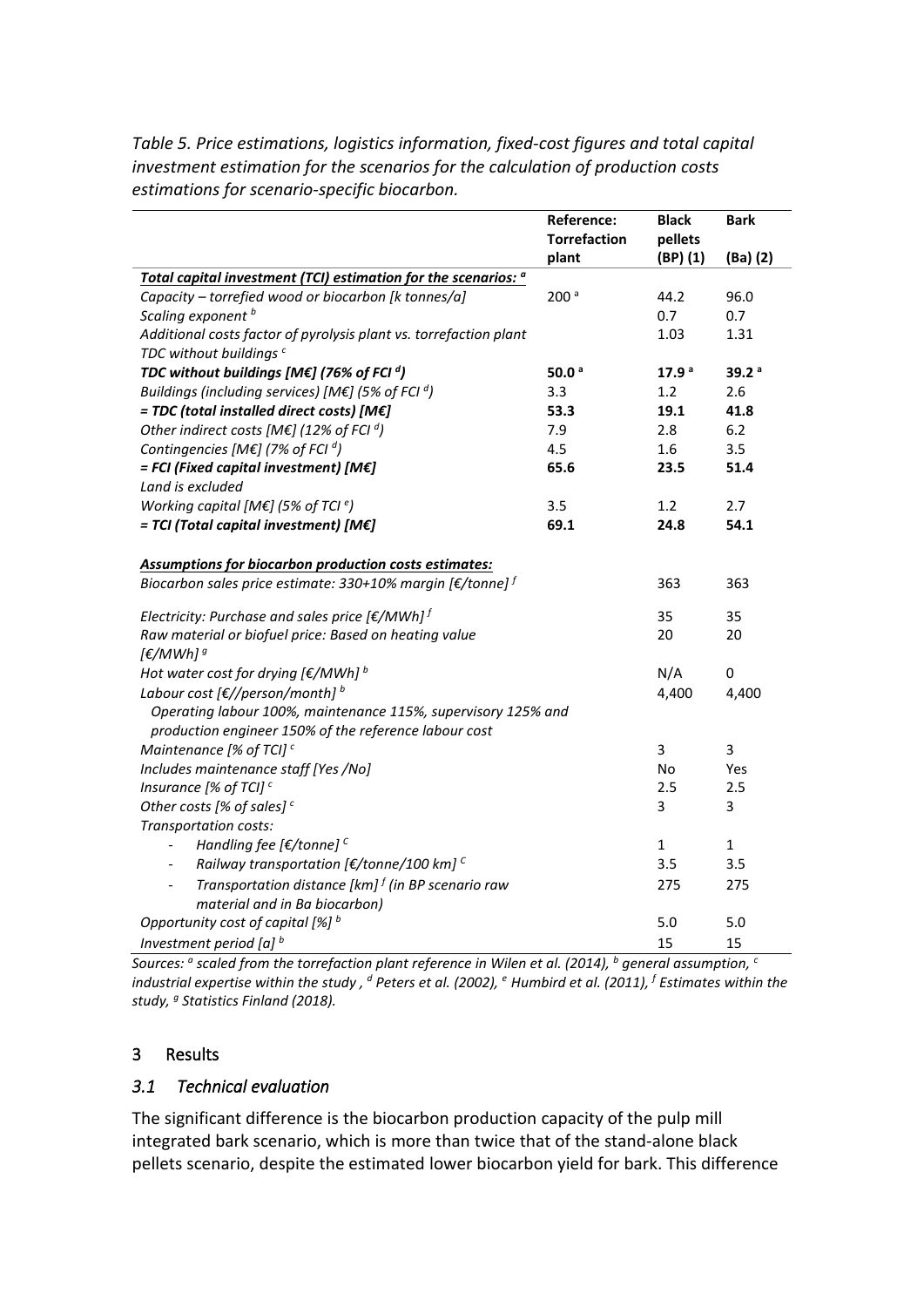is due to the large amount of bark directed to the pyrolysis and the necessary pyrolysis gas for firing a lime kiln, respectively. Energy balances reveal that black pellets require almost no drying energy prior to the pyrolysis, with a moisture content close to 10wt%, which was set as the maximum value for the raw material moisture content requirement. Whereas, bark with a 60 wt% moisture content requires drying. The calculated energy balances follow the capacity, explaining the much higher thermal power figures of the pulp mill integrated bark scenario. Another important difference in the pulp mill integrated bark scenario is the use of hot water and steam for drying purposes from the pulp mill, without utilizing excess of pyrolysis gases internally.

Material balances for the scenarios are presented in *[Table 6](#page-16-0)*. The amount of bark received is based on the volume of bark assumed to be available at the pulp mill. The need for air for burning (feed) and flue gases (output) is significantly lower for the pulp mill integrated bark scenario. This is because in this scenario only a small proportion of pyrolysis gases are burned to cover the endothermic reactions of pyrolysis and the major proportion are directed for further use in the lime kiln, while in the stand-alone black pellets scenario, all pyrolysis gases are burned within the system limits in order to produce electricity.

|                           | <b>Black</b><br>pellets | <b>Bark</b> |
|---------------------------|-------------------------|-------------|
|                           | (BP) (1)                | (Ba) (2)    |
|                           | [k tonne/a]             | [k tonne/a] |
| <b>FEED:</b>              |                         |             |
| Raw material, as received | 116                     | 600         |
| Air for burning           | 273                     | 131         |
| SUM (FEED):               | 388                     | 730         |
| <b>OUTPUTS:</b>           |                         |             |
| Biocarbon (at 50 °C)      | 44.2                    | 96.0        |
| Pyrolysis gases           | Burned                  | 137         |
| Flue gases                | 344                     | 164         |
| Vapour from drying        | 0.52                    | 333         |
| <b>SUM (OUTPUTS):</b>     | 388                     | 730         |

<span id="page-16-0"></span>*Table 6. Material balances resulting from the modelling.* 

Energy balances based on HHV are presented in detail in *[Table 7](#page-17-0)*. Balas simulation software uses HHV values and provides energy-related data in this form. The pulp mill integrated bark scenario losses are higher mainly due to the drying requirements, which can be seen in the vapour losses and in other losses.

The simplified energy balances based on LHV used in production costs estimates are derived from an HHV-based energy balances. In the LHV energy balance for the pulp mill integrated bark scenario, the thermal load received by the system (feed), that is the thermal effect of raw material feed gaining in drying, is evaluated. The estimation is based on the moisture content change in the raw material, based on the formula from Alakangas et al. (2016). The drying/preheating energy required and their sources, covering also the losses, are analysed separately in the *[Table 7](#page-17-0)*.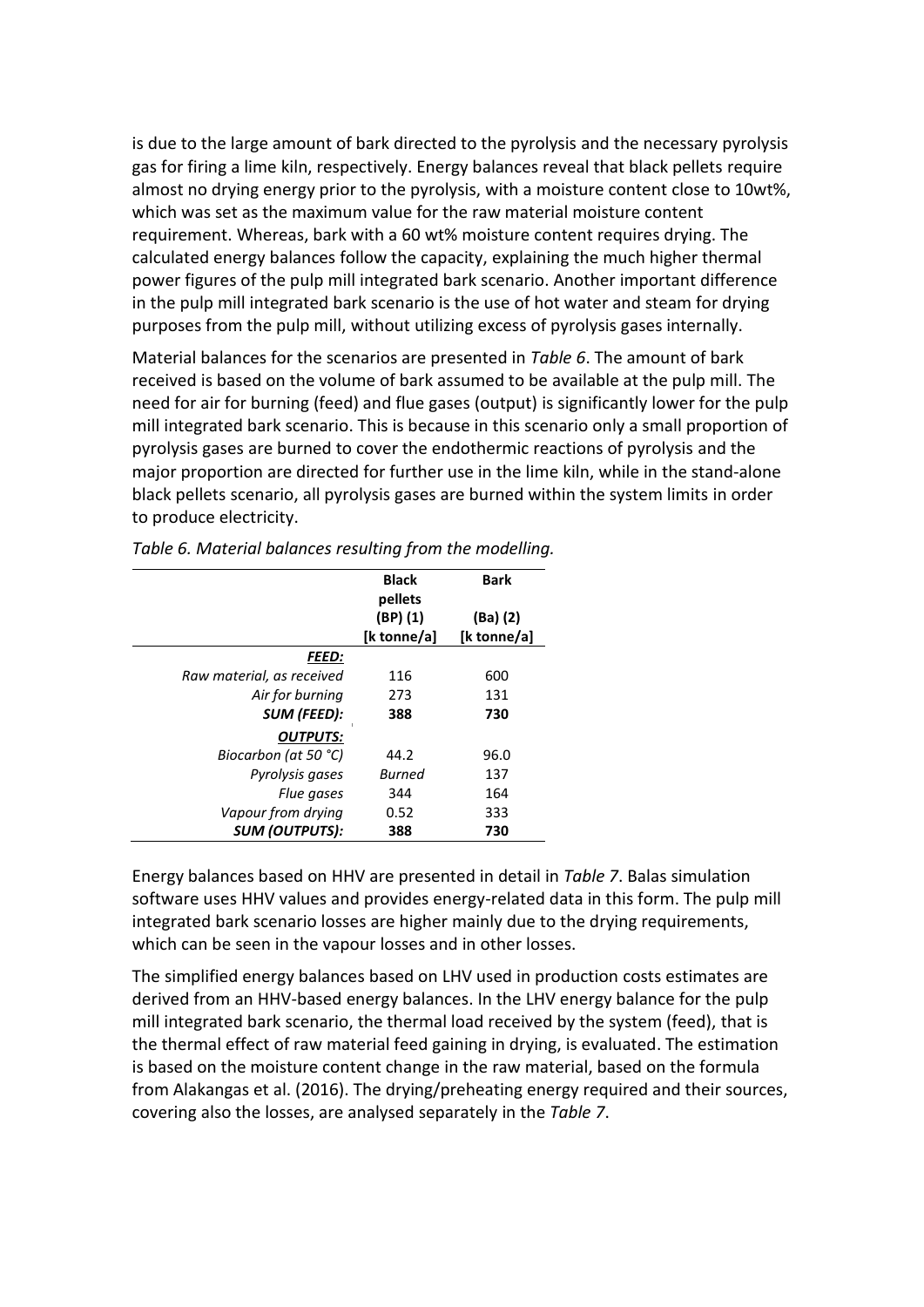The applied external as well as internal energy in drying and the related losses are outside the system boundaries of an LHV- based energy balance. Thus, the losses appear smaller for the pulp mill integrated bark scenario than for the stand-alone black pellets scenario, which is not the case. The drying losses for the pulp mill integrated bark scenario are covered by energy provided for drying (54.5 MW). From this ca. 43% are losses (23.4 MW). On the other hand, black pellets in the stand-alone scenario do not require further drying, and the related losses are negligible. In the pulp mill integrated bark scenario, 50% of the energy is assumed to be covered by hot water from the pulp mill. The remainder is covered by steam, primarily using internally generated steam, with the remaining steam sourced from the pulp mill.

<span id="page-17-0"></span>*Table 7. Energy balances resulting from the modelling. Expressed as higher heating values (columns to the left), in accordance with the applied Balas simulation software and as simplified energy balances derived as lower heating values (columns to the right).*

|                                                          | <b>HHV based</b>     |             | LHV based, simplified |                      |  |  |
|----------------------------------------------------------|----------------------|-------------|-----------------------|----------------------|--|--|
|                                                          | (MW HHV)             |             | [MW LHV]              |                      |  |  |
|                                                          | <b>Black pellets</b> | <b>Bark</b> | <b>Black pellets</b>  | <b>Bark</b>          |  |  |
|                                                          | (BP) (1)             | (Ba) (2)    | $(BP)$ $(1)$          | (Ba) (2)             |  |  |
| <b>FEED:</b>                                             |                      |             |                       |                      |  |  |
| Raw material, as received                                | 75.2                 | 175         | 69.8                  | 133                  |  |  |
| Drying/preheating, losses included                       | 0.97                 | 54.5        |                       |                      |  |  |
| Thermal load received by the system (drying)             |                      |             | internal              | 28.3                 |  |  |
| Air for burning                                          | 0.24                 | 0.12        |                       |                      |  |  |
| <b>SUM (FEED):</b>                                       | 76.4                 | 229         | 69.8                  | 161                  |  |  |
| <b>OUTPUTS:</b>                                          |                      |             |                       |                      |  |  |
| Biocarbon (at 50 °C)                                     | 45.5                 | 97.8        | 44.6                  | 96.7                 |  |  |
| Pyrolysis gases                                          | N/A                  | 67.9        | N/A                   | 59.6                 |  |  |
| Internal energy for drying/preheating (steam)            | 0.97                 | 2.54        |                       |                      |  |  |
| System excess energy used for drying (steam)             |                      |             | internal              | $2.54$ <sup>*)</sup> |  |  |
| System excess energy (steam)                             | 21.7                 |             | 21.7                  |                      |  |  |
| Flue gas losses (130 °C)                                 | 6.27                 | 2.89        |                       |                      |  |  |
| Vapour losses from drying                                | 0.05                 | 31.1        |                       |                      |  |  |
| Cooling losses of biocarbon                              | 1.09                 | 2.35        |                       |                      |  |  |
| Other losses                                             | 0.79                 | 24.9        |                       |                      |  |  |
| (pyrolysis, boiler section, drying)                      |                      |             |                       |                      |  |  |
| Losses (simplified, LHV based)                           |                      |             | 3.5                   | $2.48$ **)           |  |  |
| <b>SUM (OUTPUTS):</b>                                    | 76.4                 | 229         | 69.8                  | 161                  |  |  |
| DRYING/PREHEATING ENERGY DIVISION, LOSSES INCLUDED: ***) |                      |             |                       |                      |  |  |
| External energy (hot water)                              |                      |             |                       | 27.2                 |  |  |
| External energy (steam)                                  |                      |             |                       | 24.7                 |  |  |
| Internal energy (steam)                                  |                      |             | 0.97                  | 2.54                 |  |  |
| <b>SUM (DRYING/PREHEATING ENERGY):</b>                   |                      |             | 0.97                  | 54.5                 |  |  |

*\* ) In the pulp mill integrated bark scenario energy required for drying is analysed separately from the system. The excess energy used for drying covers also the drying energy losses (1.1 MW). \*\*) The losses in drying are not considered in this figure. See above.*

*\*\*\*) Energy distribution for drying purposes from different sources. Pulp mill integrated Bark scenario values are essential for the calculation of production costs scenarios.*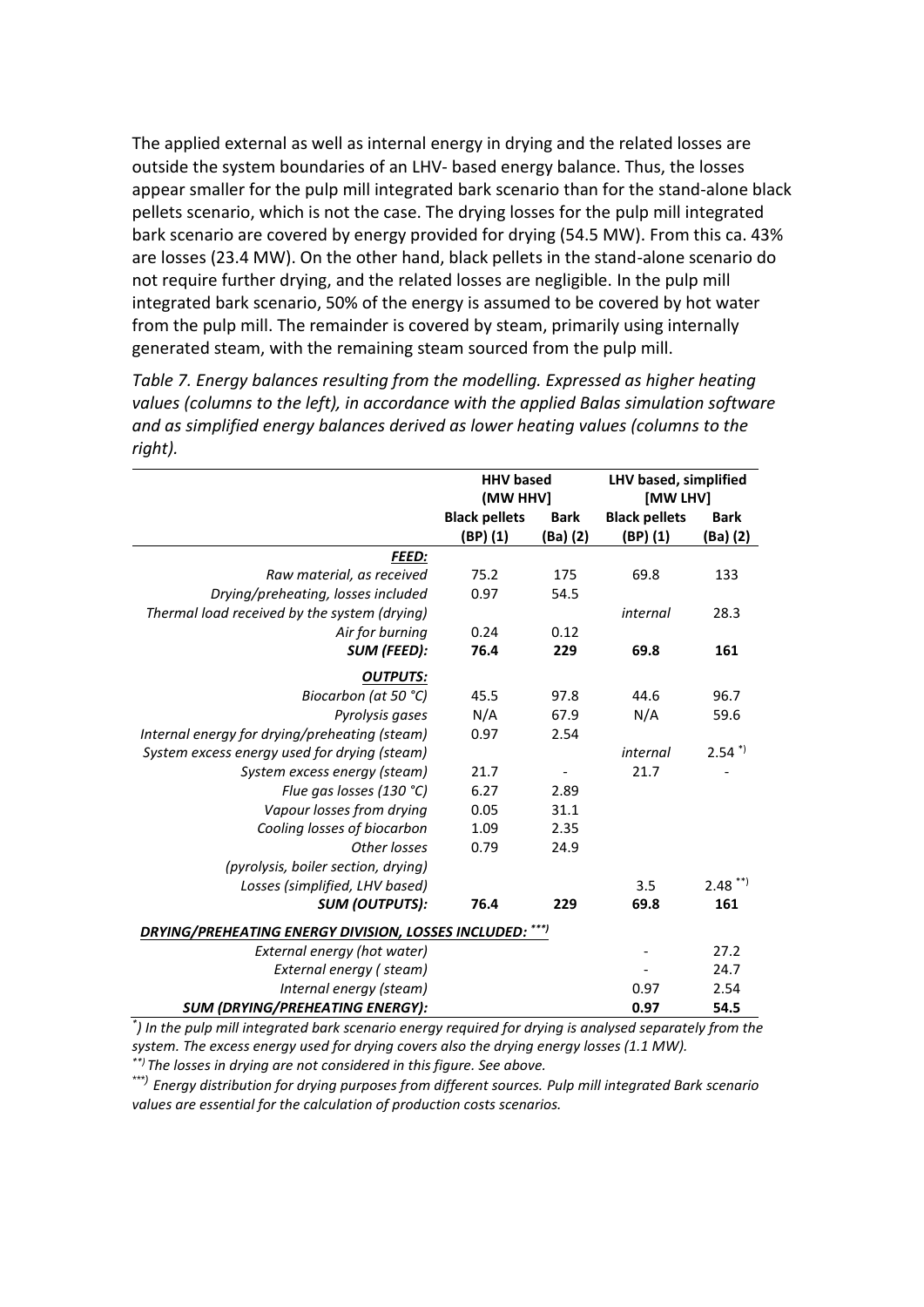# <span id="page-18-0"></span>*3.2 Pulp mill integration results*

In the pulp mill integrated bark scenario, all bark from the pulp mill is carbonized into biocarbon, whereas in the reference pulp mill, one half of the bark is burned in the boiler and other half is gasified to provide syngas for the lime kiln. Using steam to dry bark causes a reduction in electricity generation of approx. 36 GWh/a. Furthermore, if bark taken from the boiler is not replaced by other bio-combustibles, the reduction is approximately 245 GWh/a. For the production costs evaluation, it is assumed that a multi-fuel boiler is available at the site and the reduction in bark is compensated by using additional biofuels in the boiler. The cost of this fuel is assumed to correspond to the cost of bark. Furthermore, if a greenfield mill is considered, a significantly smaller boiler may be an option if bark carbonization technology is chosen instead of combustion technology. The hot pyrolysis gases are assumed to be sufficient to cover the syngas need of the lime kiln in the reference pulp mill. The energetic value of the bark is not converted into electricity but into biocarbon. The effect of biocarbon production on the energy balance of the market pulp mill is approx. a 4% reduction in net electricity output of the mill and a further reduction of approximately 25% if the bark used for pyrolysis is not replaced by other bio-combustibles. These results are visualized in *[Figure 4](#page-18-1)*.

The obtained integration effects were further used in calculations of the biocarbon production costs for the pulp mill integrated bark scenario. The reduction in electricity generation, as well as the reduced need of bio-combustibles in the lime kiln were allocated on the biocarbon production costs.



<span id="page-18-1"></span>*Figure 4. Effects of pulp mill integrated bark scenario when compared to the reference situation.*

# *3.3 Economic results*

The production costs estimate for the stand-alone black pellets scenario is €367/tonne of biocarbon, also taking into account the utilization of excess steam for electricity generation (*[Figure 5](#page-19-0)*). A major proportion of the costs is raw material cost, black pellets, valued according to the heating value (20 €/MWh, *[Table 5](#page-15-0)*). Black pellets are competing with other solid biofuels, setting the limit for the price. Still, it can be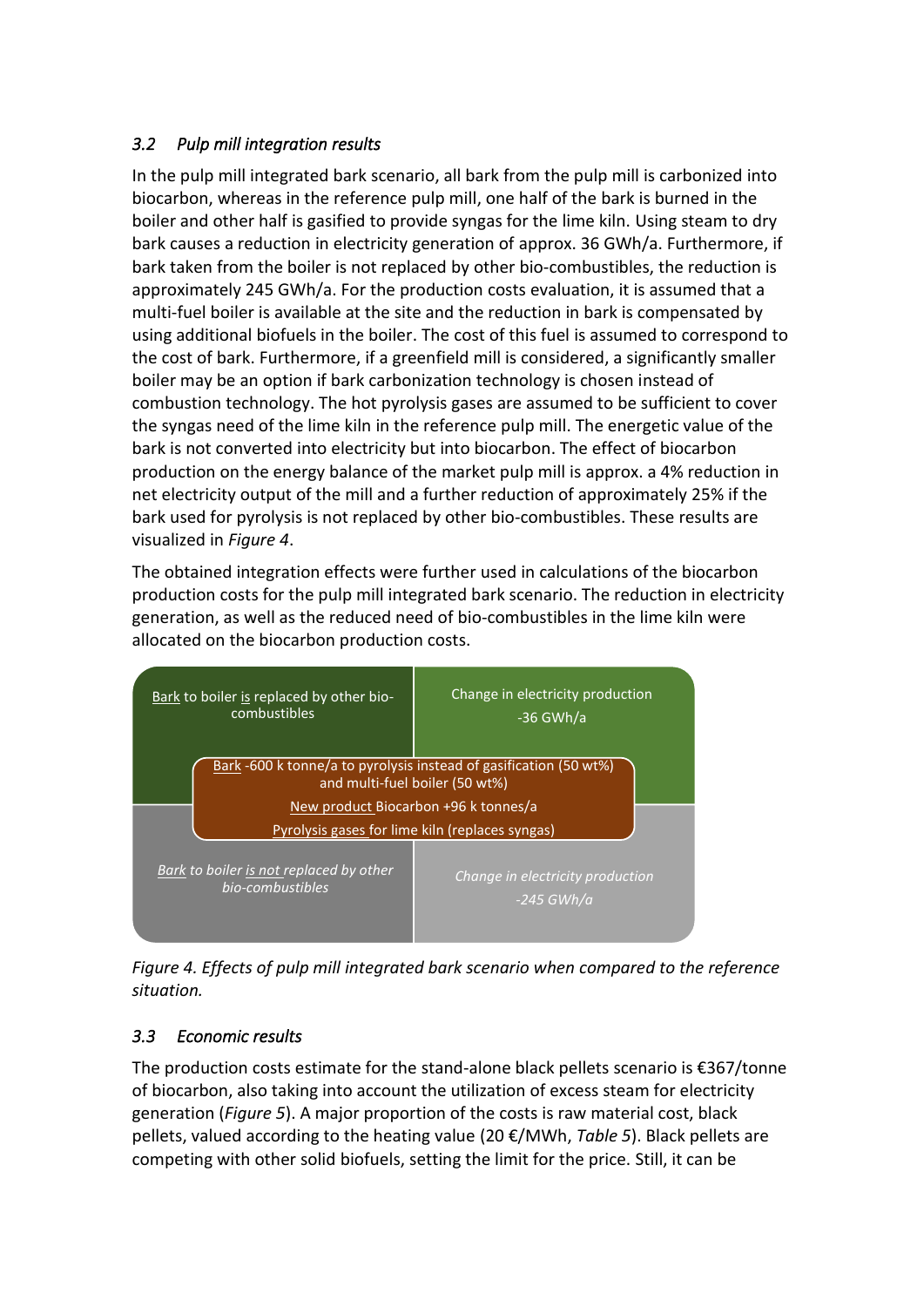expected, that the price for black pellets would be somewhat higher than for bark for example, due to possibility of straightforward substitution e.g. with coal in the coal fired power plants. It can be estimated, that if the real price of black pellets is more than the applied value, ca. 70% of this price difference goes into the biocarbon production costs. For example, if the black pellets price would be 25 €/MWh, 70% of this 5 €/MWh difference in the black pellets price would appear in biocarbon production costs, thus raising these costs by 3.5 €/tonne.

Production costs estimations for the pulp mill integrated bark scenario is €257/tonne of biocarbon (*[Figure 6](#page-20-0)*). The raw material cost, bark, is also the predominant cost factor in this scenario, despite the lower valuation when compared to the stand-alone black pellets scenario, due to the moisture content of the received bark. Additional savings are achieved by the utilization of hot pyrolysis gases as fuel for the lime kiln. Labour costs are higher due to the higher production capacity when compared to the stand-alone black pellets scenario. Logistics costs are lower, less than one half compared to the stand-alone black pellets scenario. This is due to transporting biocarbon instead of the raw material, which is the case in the stand-alone black pellets scenario. Cost component production losses only apply to the pulp mill integrated bark scenario and refers to the reduction in net electricity output of the mill's power plant. The bark taken from the power plant for biocarbon production (50 wt% of the total bark) is assumed to be compensated by using additional biofuels. Further, it is assumed that additional biofuel costs are at the same level as bark in terms of heat delivered and have therefore been neglected.



<span id="page-19-0"></span>*Figure 5. Production costs structure for the stand-alone black pellets scenario.*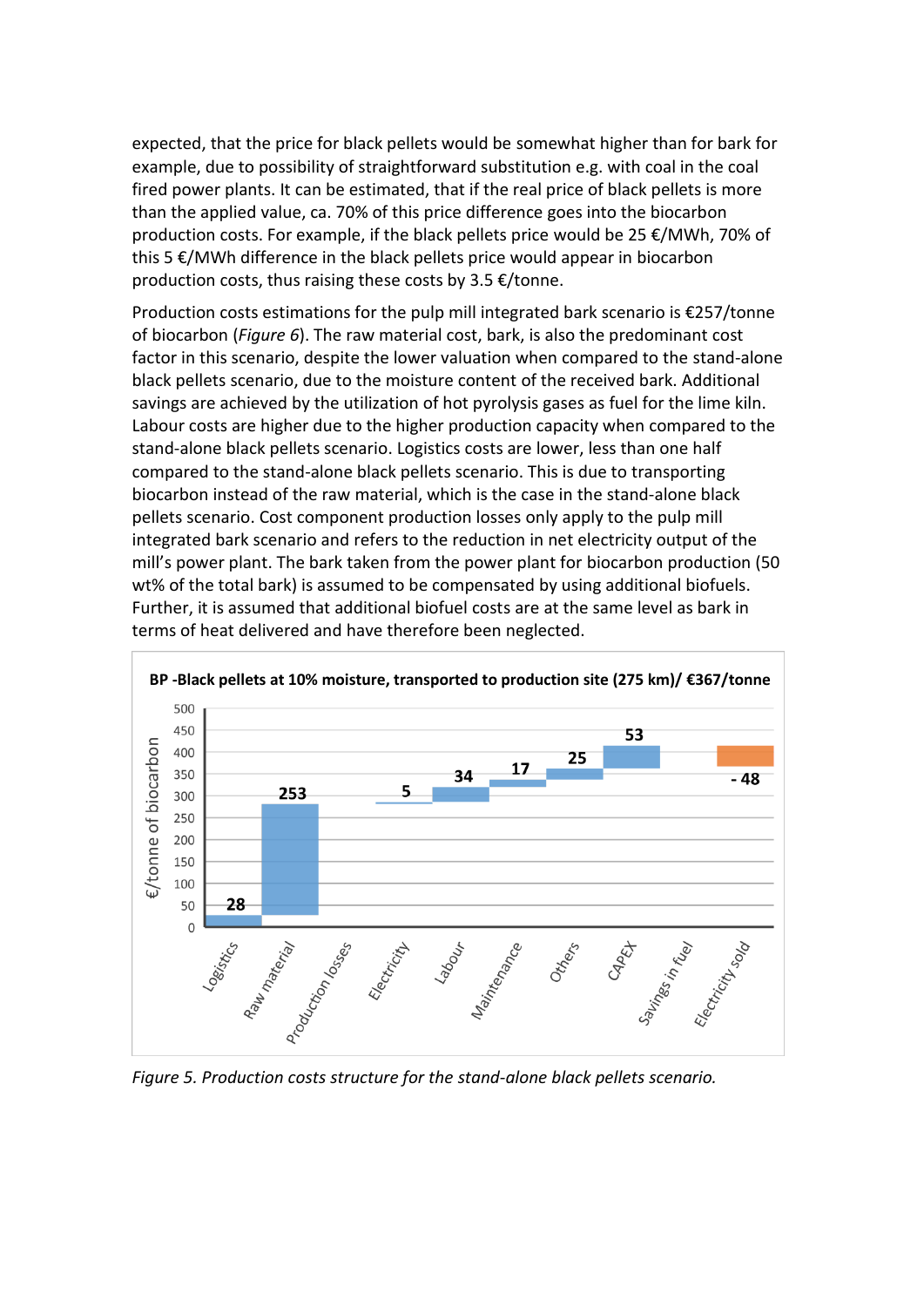

<span id="page-20-0"></span>

# *3.4 Sensitivity analysis*

A triangle for distribution was applied to the input parameters. The parameters are listed in *[Table 8](#page-21-0)*. The baseline values in *[Figure 7](#page-22-0)* are based on the given distributions and not on the static values directly *per se*. The sensitivity of production costs to key cost factors is illustrated in *[Figure 7](#page-22-0)*. The selected parameters as key cost factors are listed in *[Table 8](#page-21-0)*. Raw material prices are the most predominant factor. The cost of electricity is more predominant for the stand-alone black pellets scenario than the pulp mill integrated bark scenario. This is because in the stand-alone black pellets scenario, excess pyrolysis gases are burned in order to produce electricity. The transportation distance significantly affects transportation costs. In addition, the transported matter, raw material or biocarbon product, influences transportation costs due to the yield and related specific tonnages. In the stand-alone black pellets scenario, the raw material is transported, while in the pulp mill integrated bark scenario biocarbon product requires transportation.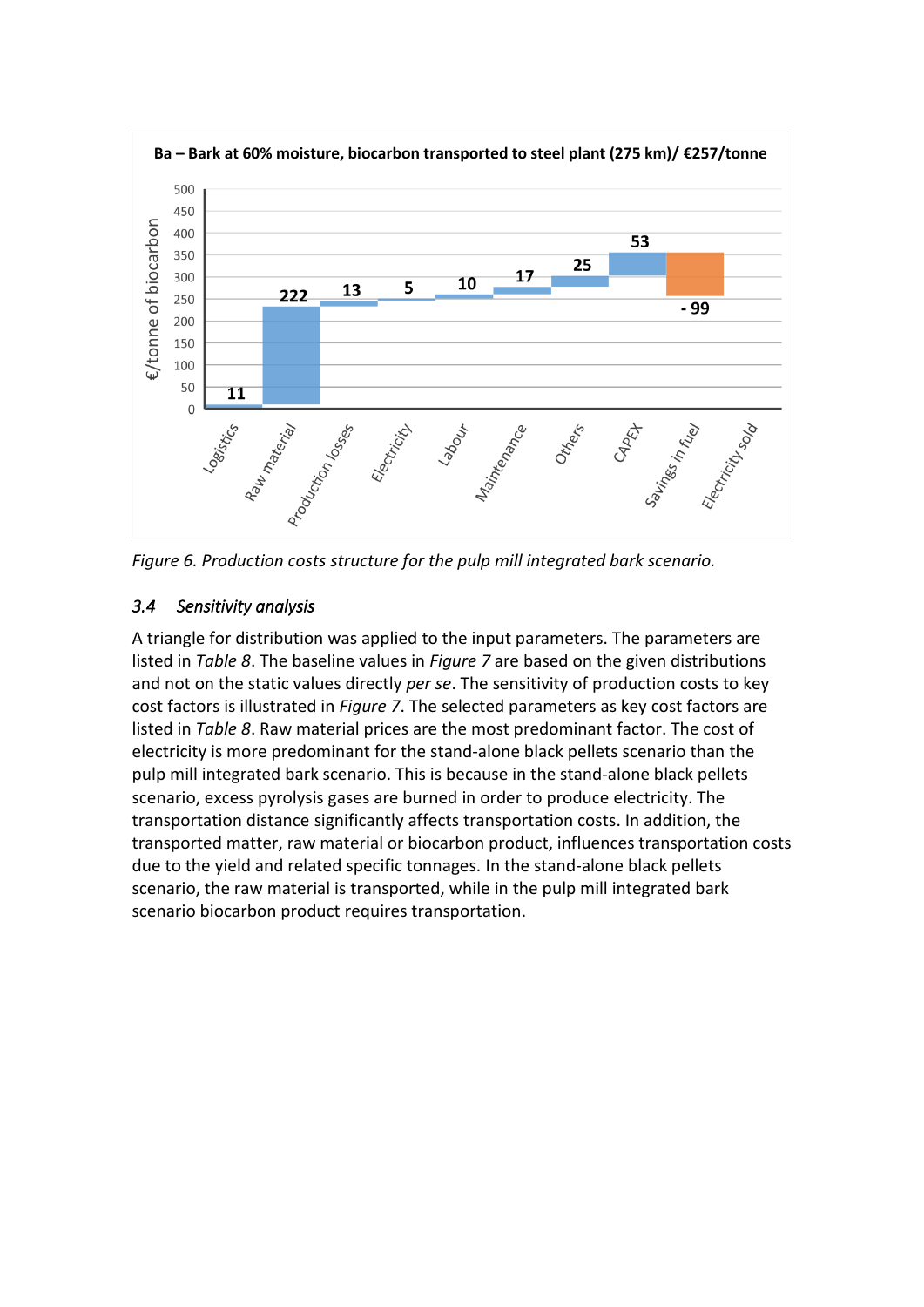| <b>Parameter varied</b>                                      | <b>MIN</b> | <b>STATIC</b> | <b>MAX</b> |
|--------------------------------------------------------------|------------|---------------|------------|
| Raw material price $\mathcal{F}/MWh$                         | 15.0       | 20.0          | 25.0       |
| Cost of electricity $[\epsilon/MWh]$                         | 35.0       | 35.0          | 68.0       |
| Bark moisture content [wt%]                                  | 55.0%      | 60.0%         | 65.0%      |
| Black pellets moisture content [wt%]                         | 10.0%      | 10.4%         | 10.8%      |
| Biocarbon yield – bark [wt%] $*$ )                           | 37.0%      | 40.0%         | 43.0%      |
| Biocarbon yield – black pellets [wt%] $*$                    | 40.6%      | 43.6%         | 46.6%      |
| Raw material as dry – bark feed [tonne/yr] **)               | 200,000    | 240.000       | 280,000    |
| Raw material as dry- black pellets feed [tonne/yr] **)       | 86,544     | 103,853       | 121,162    |
| Transportation distance - biocarbon (bark) and black pellets | 100        | 275           | 450        |
| [km]                                                         |            |               |            |
| TCI - pulp mill integrated bark scenario [ $M \epsilon$ ]    | 37.9       | 54.1          | 70.3       |

<span id="page-21-0"></span>*Table 8. Varied parameters for the respective scenarios' sensitivity analyses. Triangle distribution for input parameters was assumed. The @Risk tool was used in the sensitivity analyses.*

*\*) The yield change for black pellets (MAX-STATIC and STATIC-MIN) is fixed in the same way as for bark \*\*) For black pellets and bark feed, the same relationships (MIN/STATIC and MAX/STATIC) are applied \*\*\*) The total capital investment minimum value is set to 70% of static and maximum to 130% of the* 

*TCI – stand-alone black pellets scenario [M€] \*\*\*)* 17.3 24.7 32.1

*static value*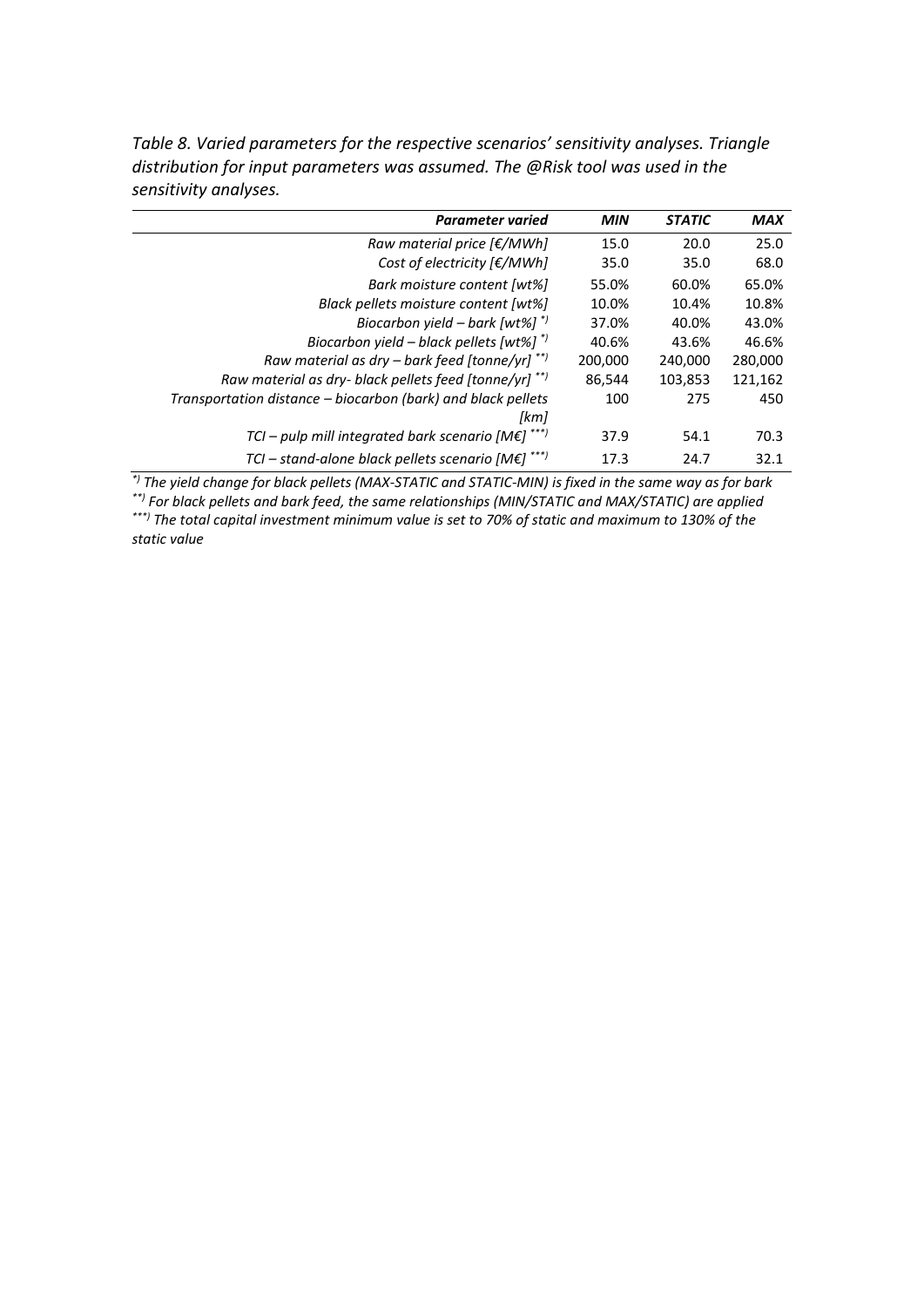

<span id="page-22-0"></span>*Figure 7. The sensitivity of biocarbon production costs to selected key cost factors. Inputs ranked by effect on output mean.*

# 4 Discussion

With a high enough carbon to oxygen ratio, replacing PCI coal in the blast furnace injection with biocarbon produced by slow pyrolysis from softwood bark and from black pellets made of such bark has been found to be applicable. The current acceptable level for a PCI coal replacement ratio with biocarbon is 10–20 wt% while higher ratios will require further technological assessment of the detrimental elements affecting the blast furnace operation and solving certain technical limitations, such as sizing of PCI coal handling and pulverizing line, and re-designing the co-feed of coal and biocoal to the blast furnace. Physical and chemical properties must also be considered when designing the blast furnace biocarbon injection system. Similar assessments will be required for the usage of bio-based reductants in other respective smelting processes, e.g. in electric arc, plasma or submerged lance furnaces.

The cost of replacing coal and coke is a crucial factor for the success of new biocarbonbased process concepts. There are significant benefits for process integration to a pulp mill, particularly if pyrolysis gases can be utilized as fuel (e.g. lime kiln). The estimated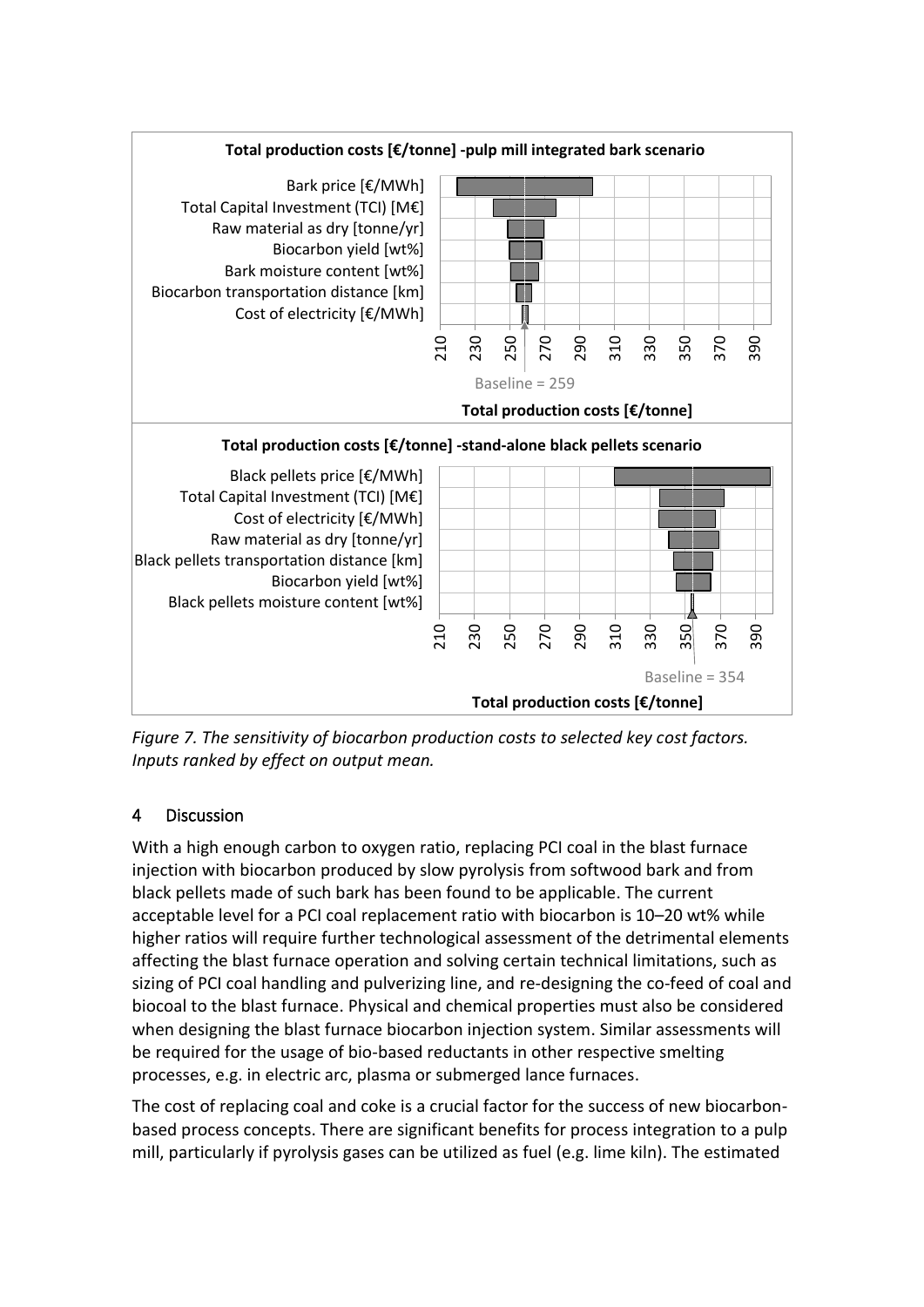production costs for a stand-alone plant were ~ €360/tonne of biocarbon and the respective costs for an integrated process were ~€260/tonne of biocarbon. Previous studies indicate that the cost of bio-based reducers varies significantly based on the applied technology and quality of the bio-reducer (Suopajärvi 2018; 2014). When biocarbon is considered, the estimations are between ~ €220–510/tonne. The realistic production costs obtained in this study for the integrated process in particular is close to the lower limit of these previous studies. The lowest estimate for production costs is for torrefied wood  $\sim \text{\textsterling}110-180$ /tonne, which is yet not suitable for replacing PCI coal in the blast furnace injection, having too low carbon to oxygen ratio, and the relatively low heating value may also hinder it's use as a substitute for PCI coal.

The rising costs of emission trading relating to fossil coal usage will provide an additional boost to biocarbon.

Black pellets conversion process from bark is assumed to locate in the vicinity of the pulp mill. Excess bark availability at the mill sets the limits for the black pellets production, for further utilization in the stand-alone production of biocarbon close to the steel mill. To reach the same biocarbon production capacity as in the more theoretical pulp mill integrated bark scenario, the excess bark from two pulp mills may be needed. Instead, in the pulp mill integrated bark scenario it is assumed possible to use all the bark available at the single modern pulp mill for biocarbon production, and still provide the energy for the lime kiln requirements.

Hakala et al. (2019) estimated the biocarbon potential from the side-streams of forest industry (after the in-house use of this sector) in Finland to be ca. 1.5 M tonne/a. These industrial side streams include bark, saw dust and forest chips. The Finnish ISI sector is estimated to need around 2 M tonnes/a of carbon (Suopajärvi et al., 2013; Hakala et al., 2019). To cope with such demand, the scattered sources of biomaterial is a challenge while hauling of the harvested woody material for longer distances will not be economically viable, as pointed out by Olofsson (2019). Supply sources large enough for the industrial scale of operation can yet be located locally within the forest industry, as typically a biorefinery, a bio-ethanol plant or one or more sawmills. These could provide the necessary side-stream biomass. Bark in the biorefinery, for example, could provide a substantial source of 40 to 90 k tonnes as biocarbon. Still, it may not be realistic to assume that all the carbon required in the ISI sector in Finland could be provided as biocarbon, converted from industrial side streams and/or biomass, due to the competing uses.

If biocarbon, to be produced as in pulp mill integrated bark scenario presented in this article, is used as a substitute for fossil PCI coal, the estimated reduction of global warming potential in terms of  $CO<sub>2</sub>$  equivalents is up to 86% - 95% for the substituted part. The reduction potential depends whether Finnish average grid electricity or green electricity is applied to cover the losses in electricity generation of the mill's power plant (Hakala et al., 2019). If CCS technologies would be coupled with the utilization of biocarbon at the steel mill, it will further lower the  $CO<sub>2</sub>$  emissions caused in the steel production.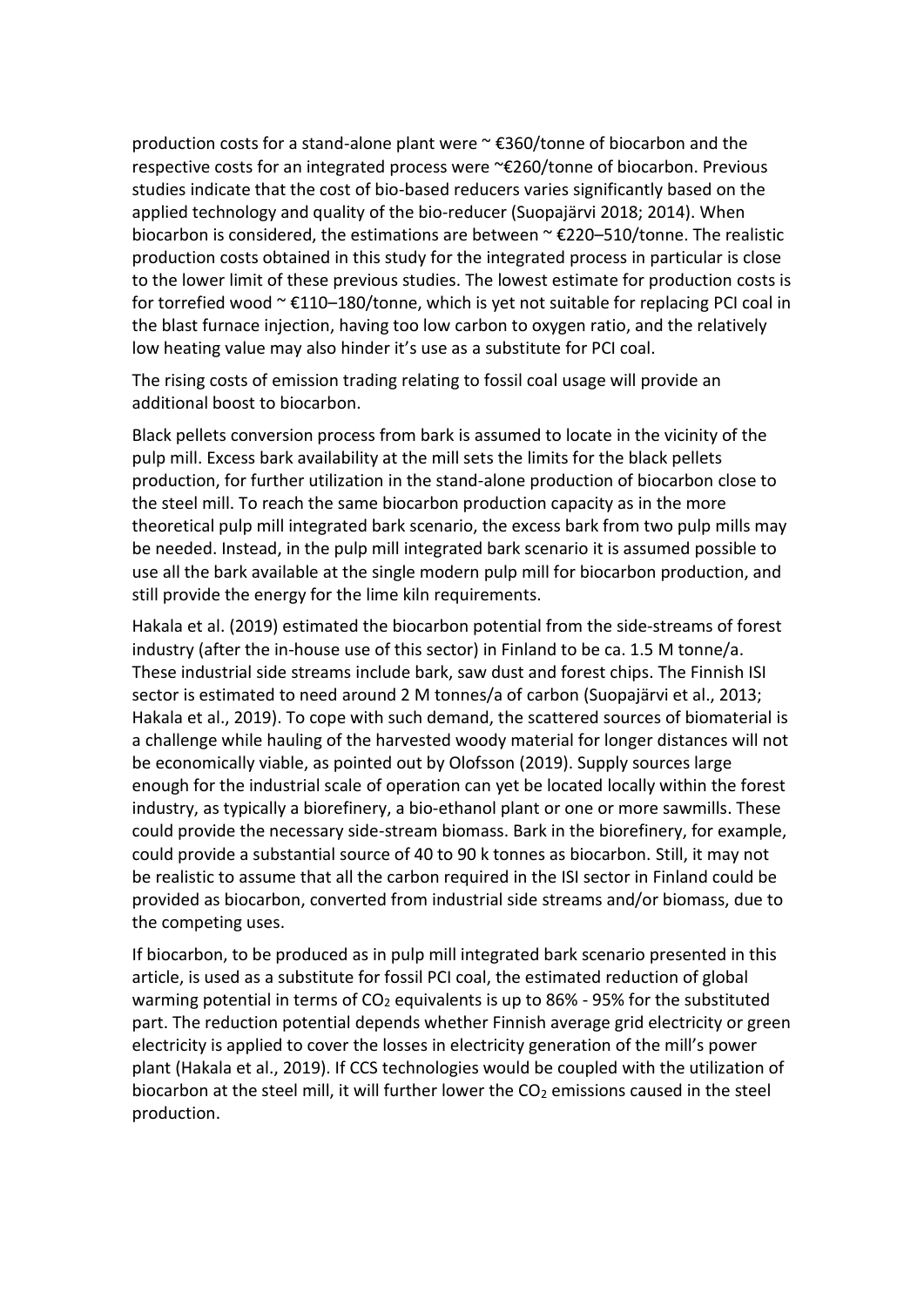## 5 Conclusions

Based on the estimated biocarbon production costs, converted from bark or from black pellets made of such bark, the pulp mill integrated bark scenario looks promising, providing a better economic option than stand-alone black pellets scenario, to be located close to the steel mill or respective metal making unit. By increasing the production rate of the stand-alone black pellets scenario and by heat and/or fuel gas integration with e.g. the steel mill, the production costs may be further reduced also for the stand-alone black pellets scenario.

There is still uncertainty in the actual achievable investment costs for the commercial units in the capacities in question and the pyrolysis units in this size range are yet to be commercially proven. However, such a process will provide an ample source – at an annual potential of up to 95,000 tonnes – of biocarbon. The benefits for the pulp mill integrated bark scenario are the possibility to burn hot pyrolysis gases in a lime kiln, replacing original fuels, and utilization of excess low temperature heat such as hot water and steam for biomass drying. Regarding future research, the techno-economic analysis conducted for the black pellet - bark case can equally be applied for other lignocellulosic residues. In connection with appropriate data of biomass availability and  $CO<sub>2</sub>$  emission trading the methodology provides a basis for analysing concepts of voluminous biocarbon production from within the forest sector to end-users in metals production and processing.

#### Acknowledgements

The authors would like to thank the steering groups of the FOR&MET and SYMMET R&D projects for their inputs and comments.

#### Funding

This work was supported by the Business Finland and conducted as a part of the FOR&MET R&D project (project no. 1608/31/2016) *Added Value from Forest Industry for Metals Producing and Processing Integrates* (2016–2019), as well as a part of the SYMMET R&D project (project no. 4286/31/2018) *Symbiosis of metals production and nature* (2018–2020).

#### References

1. Ahonen, I., 2019. Fossiilisen hiilen korvaaminen biohiilellä onnistui SSAB:n testissä Raahessa – tulevaisuudessa jopa 20 prosenttia hiilestä voisi korvautua biohiilellä. Kaleva news. August 7, 2019. Available at: [https://www.kaleva.fi/uutiset/pohjois](https://www.kaleva.fi/uutiset/pohjois-suomi/fossiilisen-hiilen-korvaaminen-biohiilella-onnistui-ssabn-testissa-raahessa-tulevaisuudessa-jopa-20-prosenttia-hiilesta-voisi-korvautua-biohiilella/824748/)[suomi/fossiilisen-hiilen-korvaaminen-biohiilella-onnistui-ssabn-testissa-raahessa](https://www.kaleva.fi/uutiset/pohjois-suomi/fossiilisen-hiilen-korvaaminen-biohiilella-onnistui-ssabn-testissa-raahessa-tulevaisuudessa-jopa-20-prosenttia-hiilesta-voisi-korvautua-biohiilella/824748/)[tulevaisuudessa-jopa-20-prosenttia-hiilesta-voisi-korvautua-biohiilella/824748/](https://www.kaleva.fi/uutiset/pohjois-suomi/fossiilisen-hiilen-korvaaminen-biohiilella-onnistui-ssabn-testissa-raahessa-tulevaisuudessa-jopa-20-prosenttia-hiilesta-voisi-korvautua-biohiilella/824748/)

2. Alakangas, E., Hurskainen, M., Laatikainen-Luntama, J., Korhonen, J., 2016. Properties of indigenous fuels in Finland. VTT Technology 272. VTT Technical Research Centre of Finland Ltd.

3. Antal, M. J., Grønli, M., 2003. The Art, Science, and Technology of Charcoal Production †', Industrial & Engineering Chemistry Research.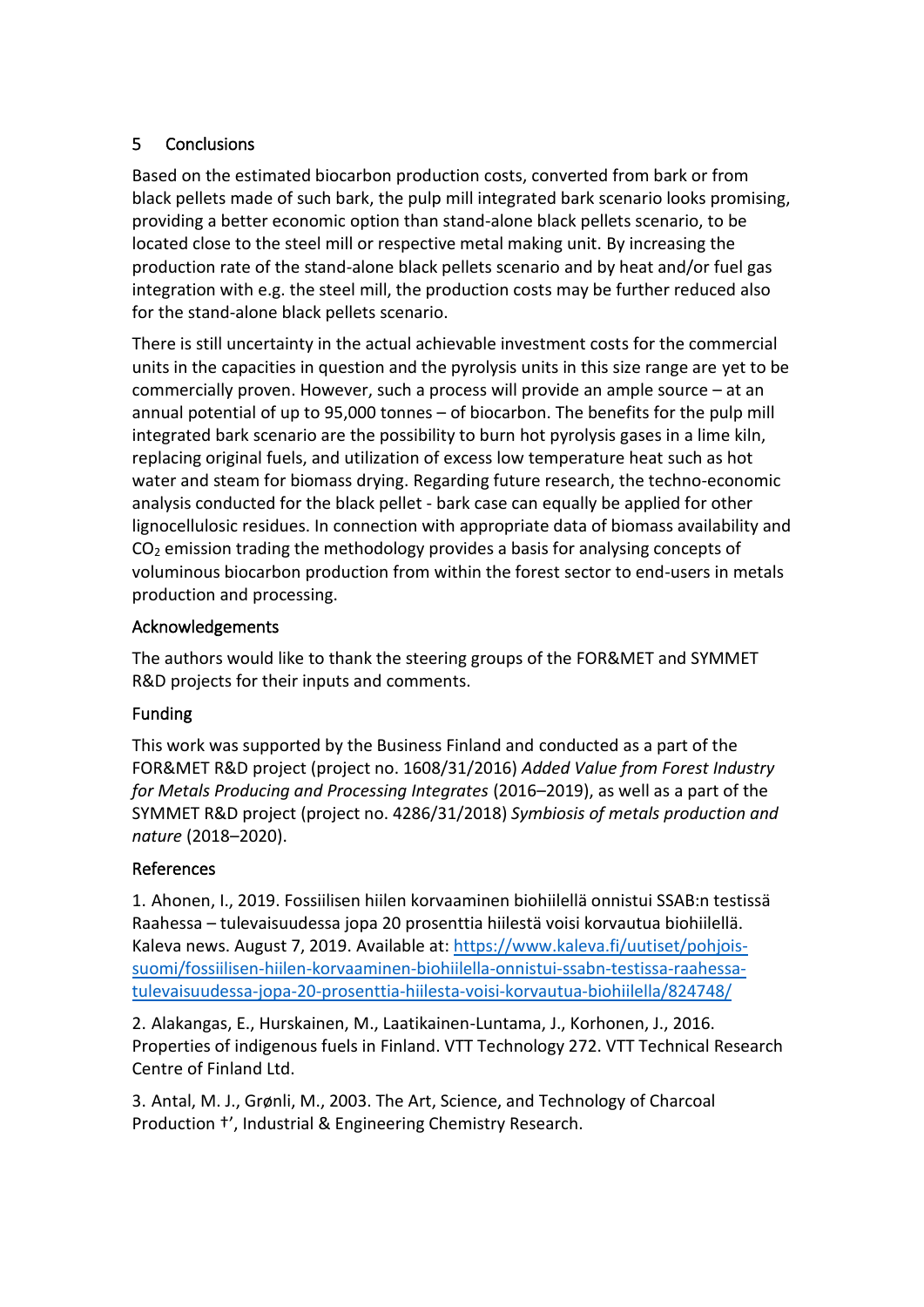4. Arasto, A., 2015. Techno-economic evaluation of significant  $CO<sub>2</sub>$  emission reductions in the iron and steel industry with CCS. Dissertation. VTT Science 111.

5. Bioenergy International, 2019. SSAB Brahestad successfully concludes blast furnace biocoal tests. August 14, 2019. Available at:

[https://bioenergyinternational.com/pellets-solid-fuels/ssab-brahestad-successfully](https://bioenergyinternational.com/pellets-solid-fuels/ssab-brahestad-successfully-tested-to-replace-fossil-carbon-with-bio-carbon)[tested-to-replace-fossil-carbon-with-bio-carbon](https://bioenergyinternational.com/pellets-solid-fuels/ssab-brahestad-successfully-tested-to-replace-fossil-carbon-with-bio-carbon)

6. Bioenergy International, 2018. SSAB powering up for fossil-free steel production. Bioenergy International. February 1, 2018.

7. Channiwala, S., Parikh, P., 2002. A unified correlation for estimating HHV of solid, liquid and gaseous fuels. Fuel 81 (8), 1051–1063.

8. Fernandez-Pales, A., Levi, P., 2019. Industry – Tracking Clean Energy Process. International Energy Agency IEA. Last updated May 24, 2019. Available at: <https://www.iea.org/tcep/industry/>

9. Hakala, J., Kangas, P., Penttilä, K., Alarotu, M., Björnström, M., Koukkari, P., 2019. Replacing Coal Used in Steelmaking with Biocarbon from Forest Industry Side Streams. VTT Technology 351. VTT Technical Research Centre of Finland Ltd.

10. Hannula, I., Kurkela, E., 2013. Liquid transportation fuels via large-scale fluidisedbed gasification of lignocellulosic biomass. VTT Technology 91. VTT Technical Research Centre of Finland Ltd.

11. Humbird, D., Davis, R., Tao, L., Kinchin, C., Hsu, D., Aden, A. 2011. Process Design and Economics for Biochemical Conversion of Lignocellulosic Biomass to Ethanol Process Design and Economics for Biochemical Conversion of Lignocellulosic Biomass to Ethanol. Technical Report NREL/TP-5100-47764.

12. HYBRIT, 2019. Three HYBRIT pilot projects – towards fossil free iron and steel. Available at:<http://www.hybritdevelopment.com/articles/three-hybrit-pilot-projects>

13. ICE, 2020. EUA Futures. Available at: [https://www.theice.com/products/197/EUA-](https://www.theice.com/products/197/EUA-Futures/data?marketId=6434094&span=1)[Futures/data?marketId=6434094&span=1](https://www.theice.com/products/197/EUA-Futures/data?marketId=6434094&span=1)

14. Ifu Hamburg., 2015. e-Sankey 3.2. Available at:<https://www.ifu.com/en/>

15. Kangas, P., Kaijaluoto, S., Määttänen, M., 2014. Evaluation of future pulp mill concepts – Reference model of a modern Nordic Kraft pulp mill, Nordic Pulp and Paper Research Journal 29(4), pp. 620–634.

16. Kuparinen, K., Vakkilainen, E. 2017. Green Pulp Mill: Renewable Alternatives to Fossil Fuels in Lime Kiln Operations. BioResources 12(2), pp. 4031–4048.

17. Mason, W., 1926. Process and apparatus for disintegration of wood and the like. United States patent 1578609.

18. Mousa E., Wang C., Riesbeck J., Larsson, M., 2016. Biomass applications in iron and steel industry: An overview of challenges and opportunities. Renewable and Sustainable Energy Reviews 65, 1247-1266.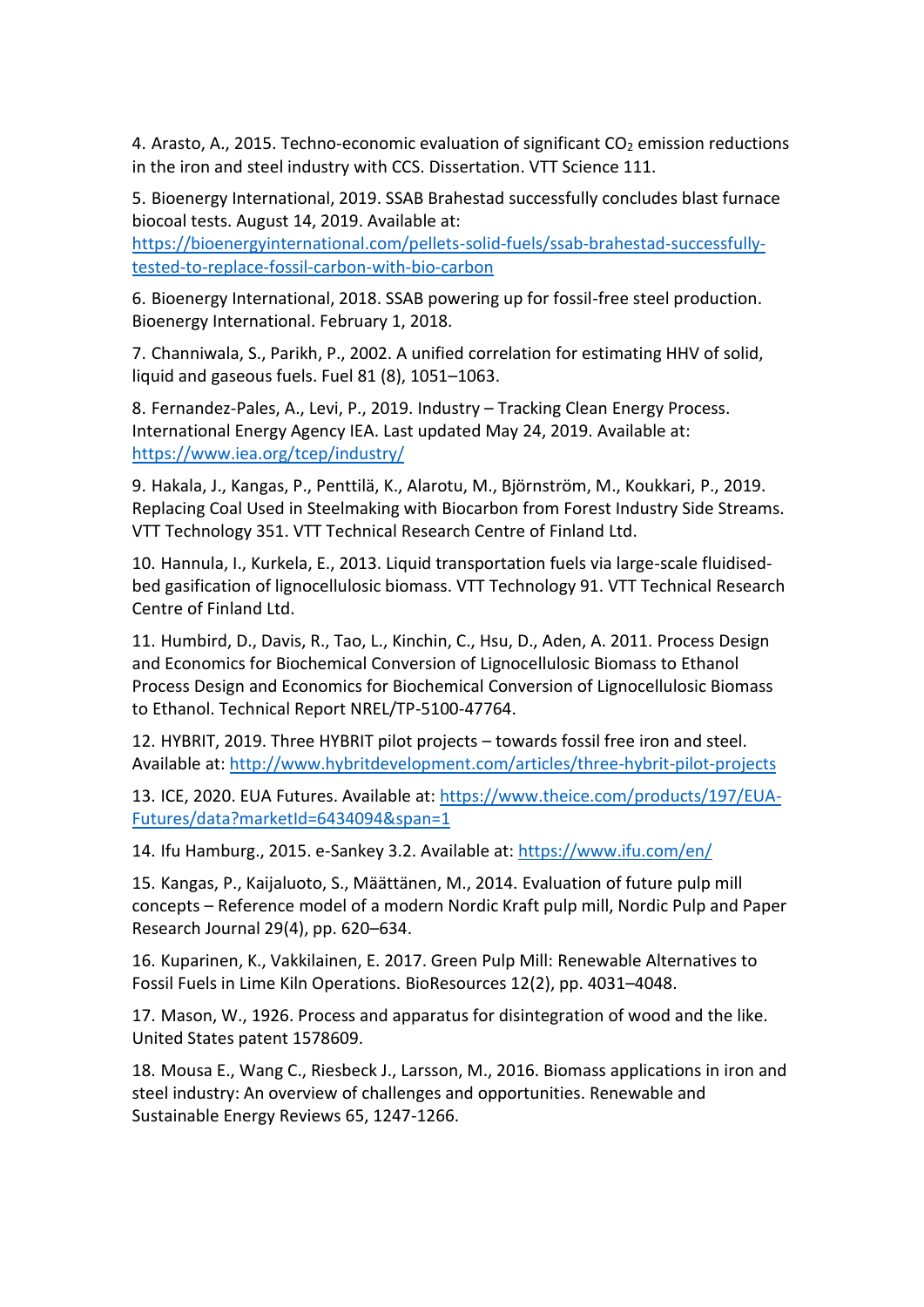19. Ng, K. W., Giroux, L., Todoschuk, T., 2018. Value-in-use of biocarbon fuel for direct injection in blast furnace ironmaking. Ironmaking and Steelmaking 45, 406–411.

20. Olofsson, E., 2019. Regional effects of a green steel industry – fuel substitution and feedstock competition. Scandinavian Journal of Forest Research 34(1), 39-52.

21. Outotec., 2017. HSC Chemistry 9. Available at: <https://www.outotec.com/products/digital-solutions/hsc-chemistry/>

22. Palisade Corp., 2015. @Risk. Risk Analysis Add-in for Microsoft Excel. Version 7.0.1., Professional Edition Build 396.

23. Peters, M., Timmerhaus, K., West, R. 2002. Plant Design and Economics for Chemical Engineers. McGraw-Hill Education, Fifth edition.

24. Riva, L., Nielsen, H.K., Skreiberg, Ø., Wang, L., Bartocci, P., Barbanera, M., Bidini, G., Fantozzi, F., 2019. Analysis of optimal temperature, pressure and binder quantity for the production of biocarbon pellet to be used as a substitute for coke. Applied Energy 256(113933).

25. Sherrard, A., 2019. Nel to supply electrolyzers for HYBRIT fossil-free steel pilot plant. Bioenergy International. April 25, 2019. Available at: [https://bioenergyinternational.com/technology-suppliers/nel-to-supply-electrolyzers](https://bioenergyinternational.com/technology-suppliers/nel-to-supply-electrolyzers-for-hybrit-fossil-free-steel-pilot-plant)[for-hybrit-fossil-free-steel-pilot-plant](https://bioenergyinternational.com/technology-suppliers/nel-to-supply-electrolyzers-for-hybrit-fossil-free-steel-pilot-plant)

26. Statistics Finland, 2018. 001 – Kotimaisten polttoaineiden käyttäjähinnat energiantuotannossa (ei sis. alv:a). StatFin Database. Updated 12 September, 2018. In Finnish only. Available at:<https://www.stat.fi/tup/statfin/index.html>

27. Suopajärvi, H., 2014. Bioreducer use in blast furnace ironmaking in Finland: technoeconomic assessment and CO<sub>2</sub> emission reduction potential. Dissertation. University of Oulu. Acta Universitatis Ouluensis, C Technica 513.

28. Suopajärvi, H., Umeki, K., Mousa, E., Hedayati, A., Romar, H., Kemppainen, A., Wang, C., Phounglamcheik, A., Tuomikoski, S., Norberg, N., Andefors, A., Öhman, M., Lassi, U., Fabritius, T., 2018. Use of biomass in integrated steelmaking – Status quo, future needs and comparison to other low-CO2 steel production technologies. Applied Energy 213, 384–407.

29. Suopajärvi, H., Kemppainen, A., Haapakangas, J., Fabritius, T. 2017. Extensive review of the opportunities to use biomass-based fuels in iron and steelmaking processes. Journal of Cleaner Production 148, 709–734.

30. Suopajärvi, H., Pongrácz, E., Fabritius, T., 2013. The potential of using biomass based reducing agents in the blast furnace: A review of thermochemical conversion technologies and assessments related to sustainability. Renewable and Sustainable Energy Reviews 25, 511-528.

31. Toloue Farrokh, N., Sulasalmi, P., Fabritius T., 2019. Added value for forest industry for metals producing and processing integrates (FOR&MET): Project report of University of Oulu. University of Oulu, Process Metallurgy Research Unit. <http://urn.fi/urn:isbn:9789526222073>